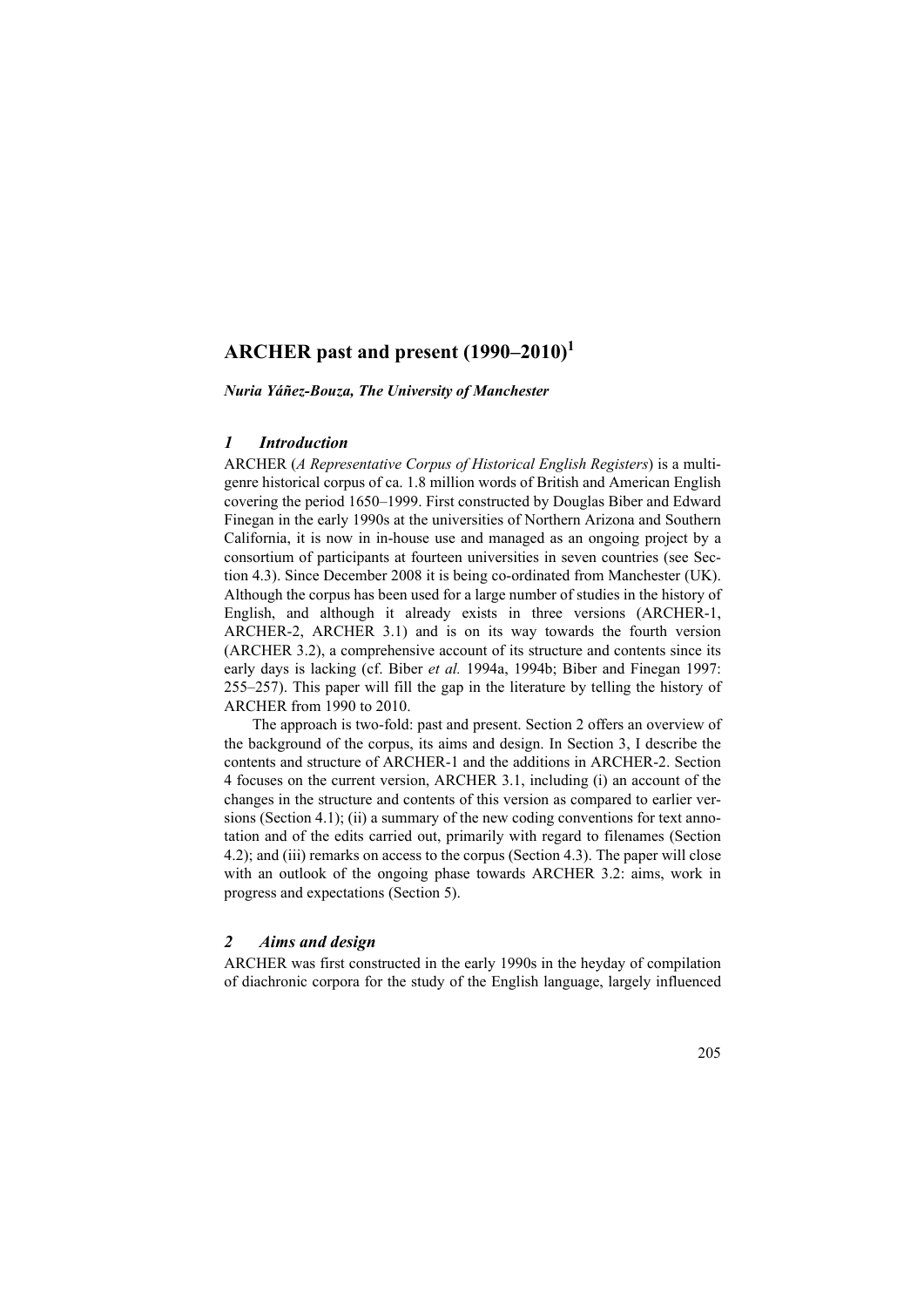by the successful completion of the *Helsinki Corpus* in the late 1980s. See, for instance, the *Corpus of Late Modern English Prose*, the *Zurich English Newspaper Corpus* (ZEN), ICAMET, the *Century of Prose Corpus*, the *Corpus of Irish English*, and others reported in Kytö, Rissanen and Wright (1994, esp. p. vii), Kytö and Rissanen (1995), and later Hickey *et al.* (1997). Their shared goal was to make available the (re)sources that would enable research primarily from a variationist perspective: language change as conditioned by genre, register, dialect or social class, as well as individual authors' styles.

In a similar way to the *Helsinki Corpus*, ARCHER was designed as a multipurpose diachronic corpus representing a wide range of register diversity across continuous historical periods (Biber *et al.* 1998: 251–253). With a diachronic coverage from 1650 to the 1990s, it would nicely fill the gap between the *Helsinki Corpus* (850–1710) and the various extant  $20<sup>th</sup>$ -century corpora (e.g. BROWN, FROWN), thereby allowing matched comparison between British and American sub-corpora over a long time-frame. Besides, with a bit of manual reorganisation, text type continuity would also be achievable to a large extent, e.g. personal letters, sermons, legal texts or medicine.

More precisely, the background of ARCHER lies in Biber and Finegan's work on diachronic relations among oral and literate registers based on the framework of multi-dimensional analysis, whereby distributional patterns among linguistic features are investigated (see e.g. Biber 1988, Biber and Finegan 1988, 1989, 1992; and after the first version of the corpus had been completed, Biber 1995, Biber and Finegan 1997, Biber 2001). As they explained, ARCHER

was designed for a specific major research agenda: to analyze historical change in the range of written and speech-based registers of English from 1650 to the present. The general design goal for the corpus has thus been to represent a wide range of register variation, sampled systematically across texts from the last three and a half centuries. (Biber and Finegan 1997: 255)

Thus, at the outset of the project, ARCHER was intended to facilitate research in the following areas:

- (i) the historical evolution of written and speech-based registers in English, considered individually and relative to the overall patterns of change;
- (ii) diachronic descriptions of the linguistic characteristics of speech-based and written registers of English across more than three centuries of Modern English;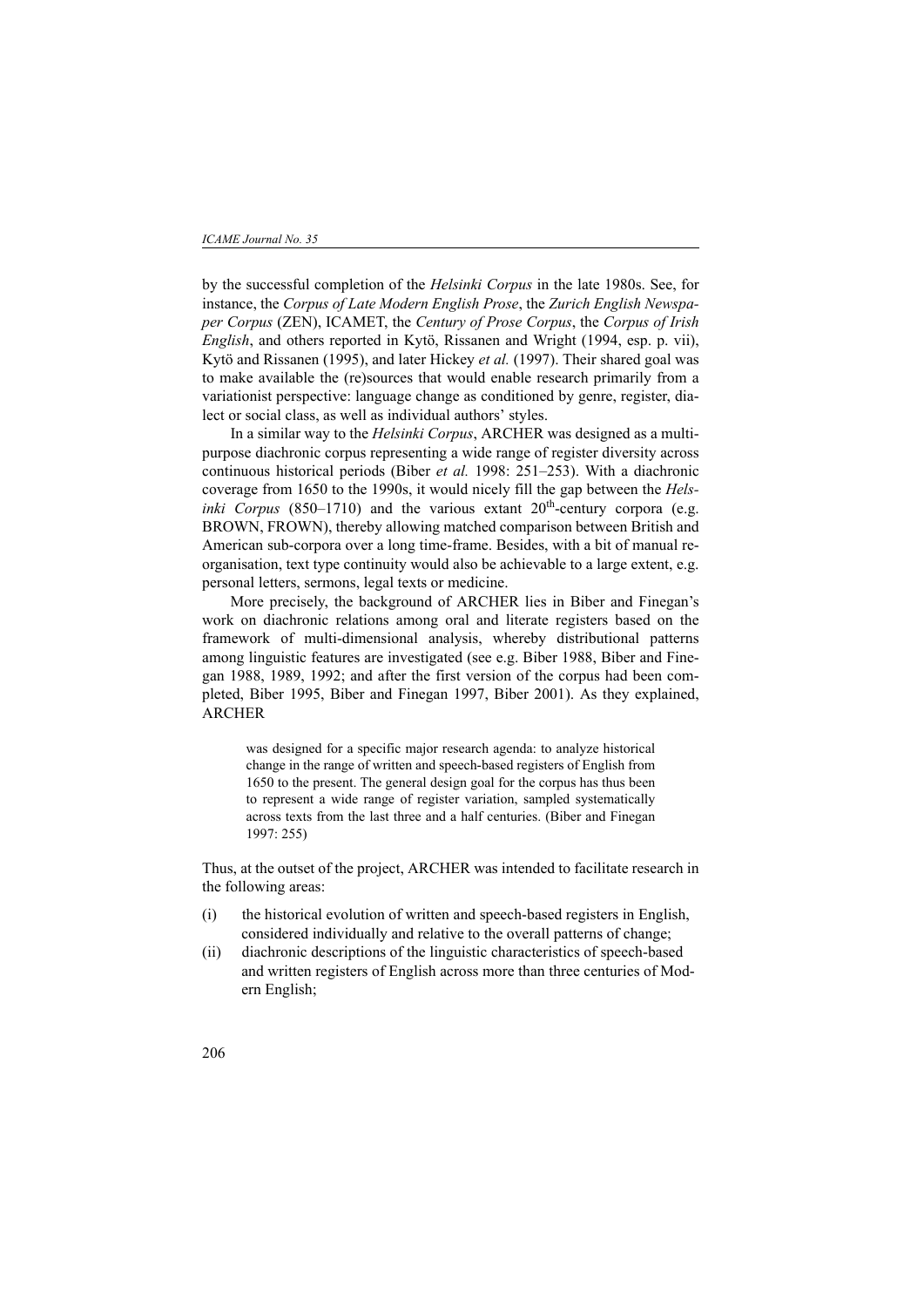- (iii) synchronic descriptions of the linguistic characteristics of speech-based and written registers for each of several periods of Modern English;
- (iv) comparative developments in British and American English;
- (v) functional analyses of individual linguistic features;
- (vi) co-occurrence patterns in lexicon and grammar;
- (vii) changes in the social patterns of language use (especially gender variation) over time.

(adapted from Biber *et al.* 1994a: 2–3, Biber *et al.* 1994b: 4)

The corpus has been widely used in historical linguistics of the Modern English period for morphological, lexical, syntactic and stylistic research of all kinds; for some illustrative examples of studies carried out by the compilers in the early days, see Biber *et al.* (1998: 203–227).

Text type categorisation is crucial in designing a multi-genre diachronic corpus like ARCHER. Three main criteria were borne in mind: (i) the selection of registers representative of a wide range of writings in a given historical period; (ii) the selection of registers that had a continuous history across periods; and (iii) the inclusion of speech-based registers that, within their known limitations, would reflect the characteristics of spoken language in the historical period under investigation (see Biber *et al.* 1998: 252). The written registers include personal styles of communication (journal/diaries and personal letters), fiction prose, popular exposition represented by news reportage, and specialist expository registers illustrated with legal opinions, medical prose, and scientific prose. Speech-based registers are represented by sermons as a reflection of planned monologue styles, and dialogue in drama and fiction as reflections of casual face-to-face conversation (see Biber and Finegan 1997: 255–257).<sup>2</sup> ARCHER also aims to represent both formal and informal kinds of writing (Biber *et al.* 1994a: 3). At the informal end are journal/diaries and letters among the written registers, and drama and fiction dialogue among the speech-based registers. The more formal end is represented by legal opinions, medicine and science, on the one hand, and sermons, on the other. Fiction prose and news stand between the two poles in the continuum. (See Section 3 on changes across versions.)

British registers are sampled in seven 50-year periods from 1650 to 1990/ 99, while American English registers were to be sampled, in the first instance, for only three, the second halves of the  $18<sup>th</sup>$ ,  $19<sup>th</sup>$  and  $20<sup>th</sup>$  centuries. As explained by Biber and Finegan, "the lesser sampling of American texts was motivated not by theoretical considerations but by expedience, in response to a task that turned out to be bigger than the available resources" (1997: 273, note 2).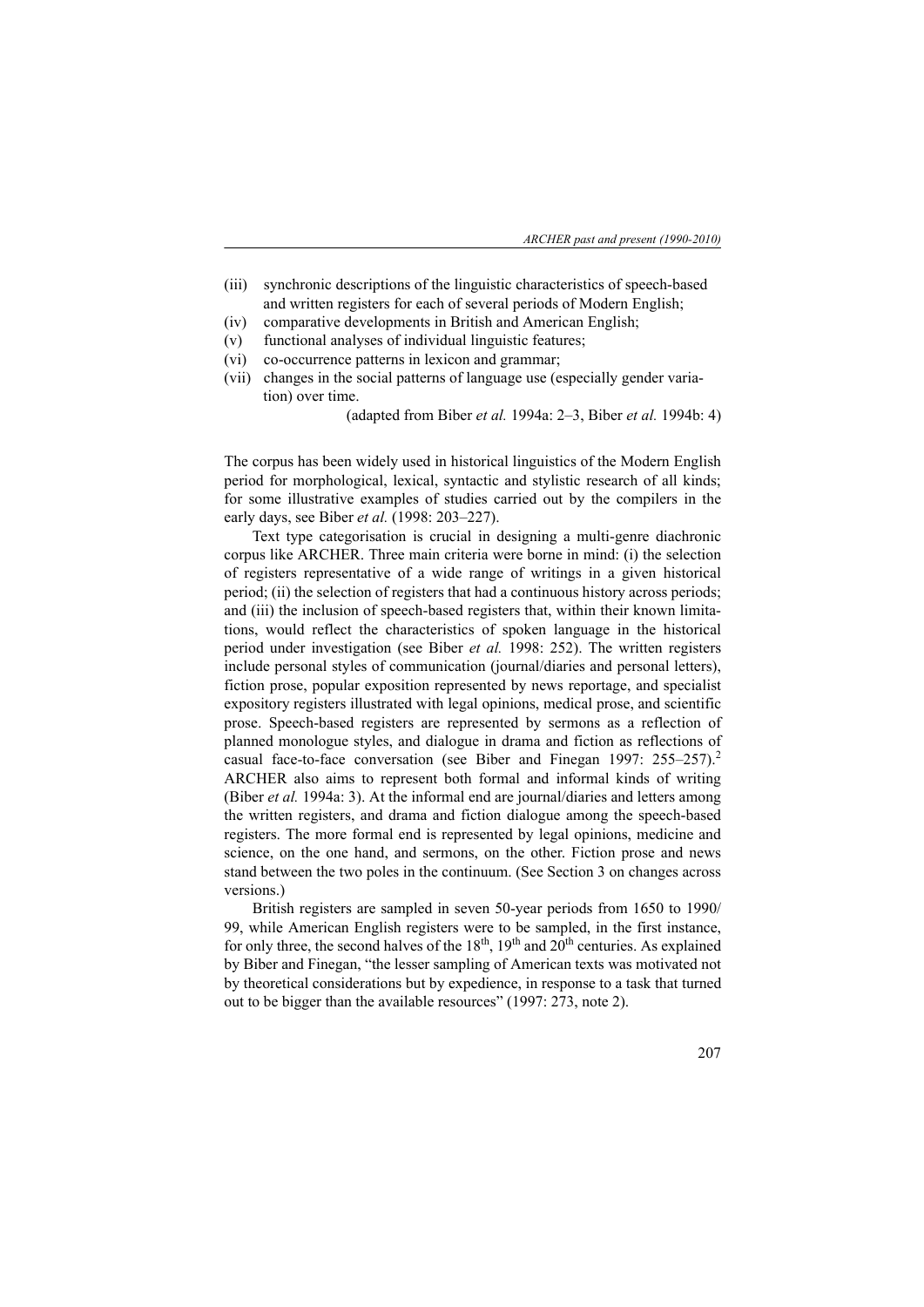### *ICAME Journal No. 35*

In most cases the texts were chosen using random sampling techniques from available bibliographies (see further Biber *et al.* 1994a: 4–7). The selected texts were written in prose, with very few exceptional cases of verse dialogue in drama and fiction, and they were scanned or typed in from editions rather than manuscripts. Generally, texts consist of continuous passages from the same source. However, at times the compilers opted for sampling passages from the beginning, middle and end, or for including two/three texts from different sources (e.g. British science). The target sampling is ten texts of at least 2,000 words per genre and variety in each 50-year period. However, as is well-known to the corpus linguist, symmetry is not always attainable, especially because of the varied number and quality of available texts in some periods and/or genres. In some genres we have to do with short texts, particularly personal letters, or smaller samples altogether, like sermons; on the other hand, fiction texts tend to be bigger in order to include a representative number words of both narrative and dialogue passages. Typically, a full sampling for a genre would include 100 texts, 20,000 words. As Finegan and Biber (1995: 244) acknowledged, the sample size may look small by current standards of synchronic corpora, but other small corpora like the *Helsinki Corpus* (ca. 1.6 million words) have undoubtedly contributed a great deal to the knowledge of the history of the English language. As the compilers of the *Helsinki Corpus* put it, its diachronic and textual coverage is "extensive enough to show fairly reliable and consistent trends of development in a large number of topics" (Kytö and Rissanen 1993: 4); admittedly, more so for morphological and syntactic analyses than for lexical investigations, but even in the latter studies tentative trends can be derived, too (see, to name a few, Rissanen *et al.* 1993, Rissanen *et al.* 1997). Users, they continue, "can easily sharpen the picture given by our corpus with details obtainable from the texts themselves, from other corpora [or] from printed concordances" (Kytö and Rissanen 1993: 4). We like to think of ARCHER in the same way: an adequately representative corpus, as its name suggests, large enough to give statistically significant results even at microscopic level (see Biber *et al.* 1998: 203–227).<sup>3</sup>

Table 1 offers an overview of the target design of ARCHER as adapted from Biber and Finegan (1997: 256), a revised version of Biber *et al.* (1994b: 5). Section 3 will describe the development of the corpus to the present day.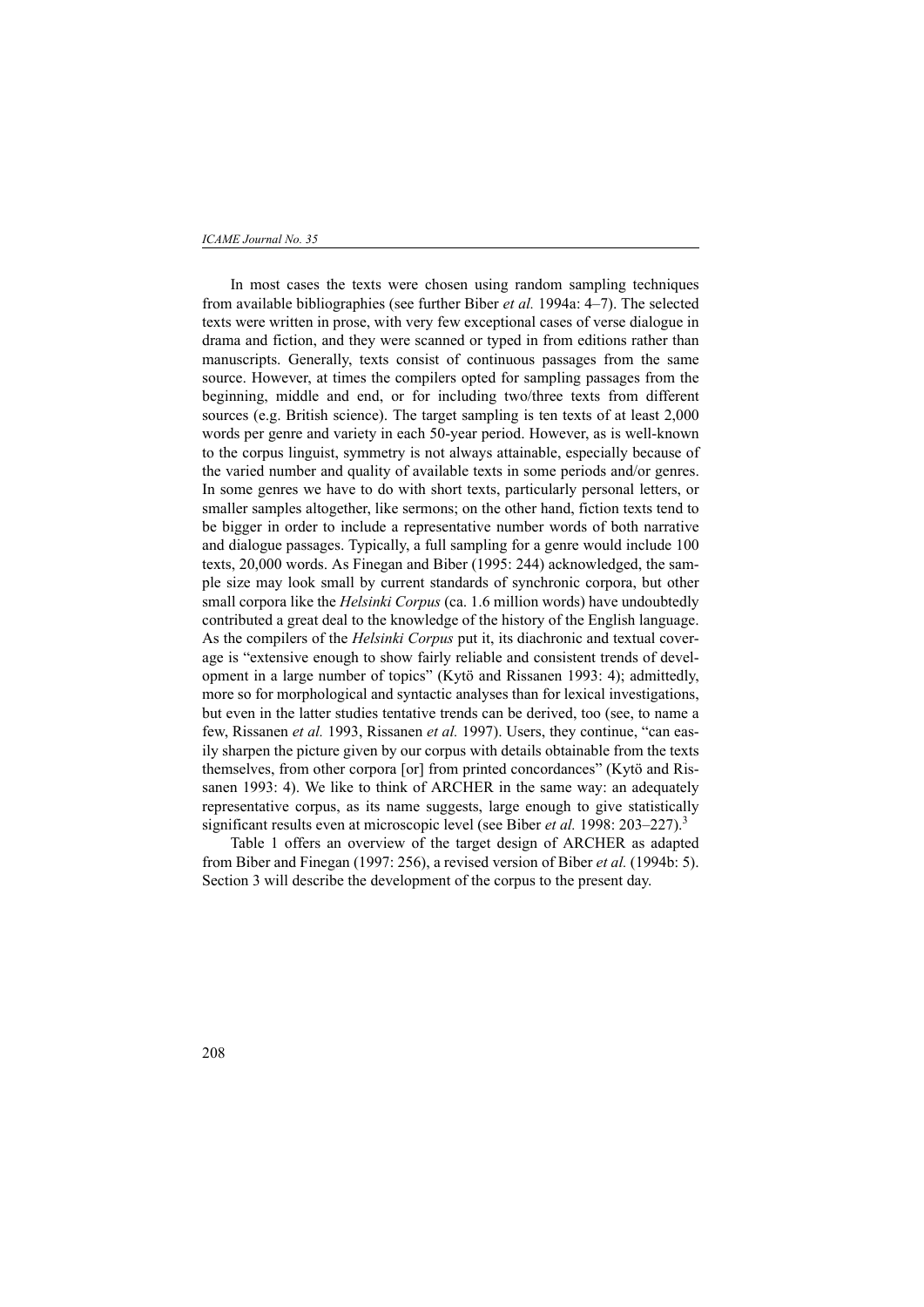| <i>Table 1:</i> Overall design of ARCHER at the outset (adapted from Biber and Fin- |
|-------------------------------------------------------------------------------------|
| egan 1997: 256)                                                                     |

| Time-span:               |                  |                         | 1650–1990, divided into 50 year periods |                                                      |                                                                                                                   |
|--------------------------|------------------|-------------------------|-----------------------------------------|------------------------------------------------------|-------------------------------------------------------------------------------------------------------------------|
| Varieties:               |                  |                         |                                         |                                                      | British (all periods) and American (one period per century)                                                       |
| <b>Genres/Registers:</b> |                  |                         |                                         |                                                      | seven written categories: journals/diaries, personal letters,                                                     |
|                          | sermons          | prose, scientific prose |                                         |                                                      | fiction prose, news reportage, legal opinions, medical<br>three speech-based categories: drama, fiction dialogue, |
| Target sampling:         | period           |                         |                                         |                                                      | ten texts, at least 2,000 words, per genre and variety in each                                                    |
|                          |                  |                         |                                         | A full sampling for a genre would include 100 texts: |                                                                                                                   |
|                          |                  | 1650–99 British:        | 10 texts                                |                                                      |                                                                                                                   |
|                          |                  | 1700–49 British:        | 10 texts                                |                                                      |                                                                                                                   |
|                          |                  | 1750–99 British:        | 10 texts                                | American: 10 texts                                   |                                                                                                                   |
|                          |                  | $1800 - 49$ British:    | 10 texts                                |                                                      |                                                                                                                   |
|                          |                  | 1850–99 British:        | 10 texts                                | American: 10 texts                                   |                                                                                                                   |
|                          |                  | 1900–49 British:        | 10 texts                                |                                                      |                                                                                                                   |
|                          | 1950–90 British: |                         | 10 texts                                | American: 10 texts                                   |                                                                                                                   |

# *3 Past: ARCHER-1 and ARCHER-2*

Over its twenty-year life span, ARCHER exists in three versions and is on its way towards the fourth. The earliest version, referred to as ARCHER-1, was compiled in 1990–1993 by Douglas Biber (Northern Arizona University) and Edward Finegan (University of Southern California). New texts were compiled in the early 2000s primarily with a view to filling the gaps in the coverage of the American variety; ARCHER-2 was completed in 2004–2005. The third phase of the project began in 2004 under the co-ordination of Heidelberg (2004–2008). The aim was to obtain a more balanced corpus in terms of genre distribution by (i) (temporarily) excluding genres that did not have a British or American counterpart; (ii) adding new texts; and (ii) eliminating inconsistencies in the previous versions (e.g. duplicate texts); ARCHER 3.1 was completed in summer 2006. The phase 2008–2010 is a new stage of expansion, with the added value of developing a tagged version of the corpus; the outcome will be ARCHER 3.2.

As reported by Biber and Finegan (1997: 255–257), amongst others, the overall structure of the earliest version of ARCHER contained ten major register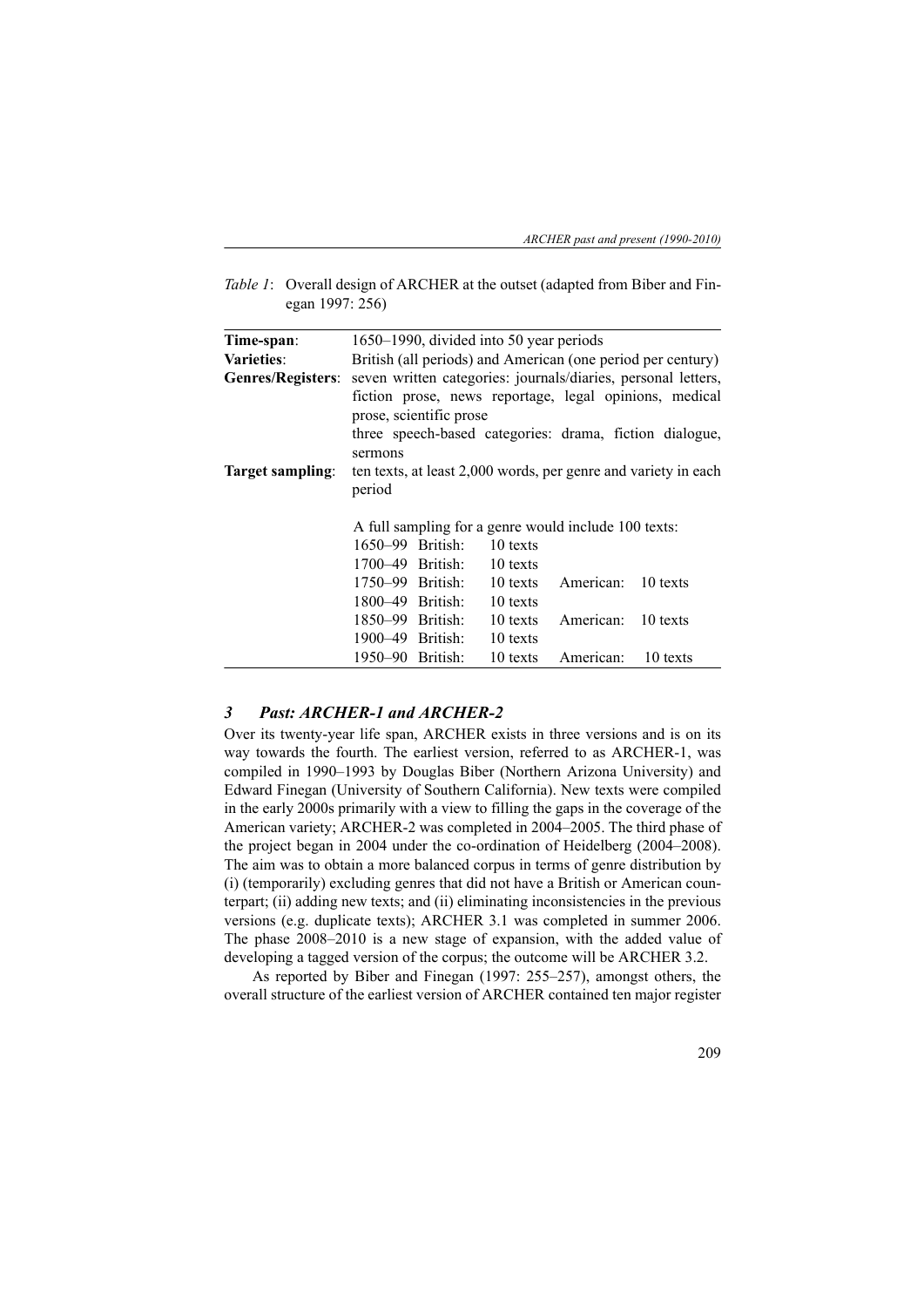categories, grouped in 50-year periods from 1650 to 1990, and altogether the corpus consisted of 1,037 texts and ca. 1.7 million words. Table 2 displays the breakdown of texts by genre/register, including the total number of sample texts compiled, input and tagged:

*Table 2*: ARCHER-1: Breakdown of texts by genre/register (adapted from Biber and Finegan 1997: 257)

| Genre/Register   | <b>Remarks</b>                                                                 | <b>Number of texts</b><br>collected, input and tagged |
|------------------|--------------------------------------------------------------------------------|-------------------------------------------------------|
| Drama            | only 5 texts from 18 <sup>th</sup> -century American                           | 95                                                    |
| Fiction prose    |                                                                                | 100                                                   |
| Fiction dialogue |                                                                                | 100                                                   |
| Journals/Diaries |                                                                                | 100                                                   |
| Legal opinions   | 1750-1990 but American only                                                    | 57                                                    |
| Letters          | more than 10 texts per period; most texts<br>shorter than 1,000 words          | 275                                                   |
| Medicine         | no 18 <sup>th</sup> -century American samples                                  | 90                                                    |
| <b>News</b>      |                                                                                | 100                                                   |
| Science          | British only; from <i>Philosophical Transac-</i><br>tions of the Royal Society | 70                                                    |
| Sermons          | only 5 texts per period                                                        | 50                                                    |

However, detective work resulting from digging into past documentation for this paper has brought to light the existence of three slightly different versions of ARCHER-1, namely ARCHER-1 as just described and reported in other studies (e.g. Biber 2001: 94–95, 2004: 197–199); ARCHER-1a, hosted at German universities mainly, where many files, especially fiction, had apparently been thoroughly corrected at some point; and ARCHER-1b, the version held at Manchester in 2005, when the corpus was first documented in full (see Section 5.3). In comparison with ARCHER-1, ARCHER-1b had more words but fewer texts: ca. 1.9 million from 962 samples altogether. Other differences observed include: (i) the compilation of fiction as a single genre rather than divided into 'fiction prose' and 'fiction dialogue'; (ii) 11 extra fiction files; (iii) 13 extra letter samples; and (iv) one extra sample from news. On the other hand, it must be men-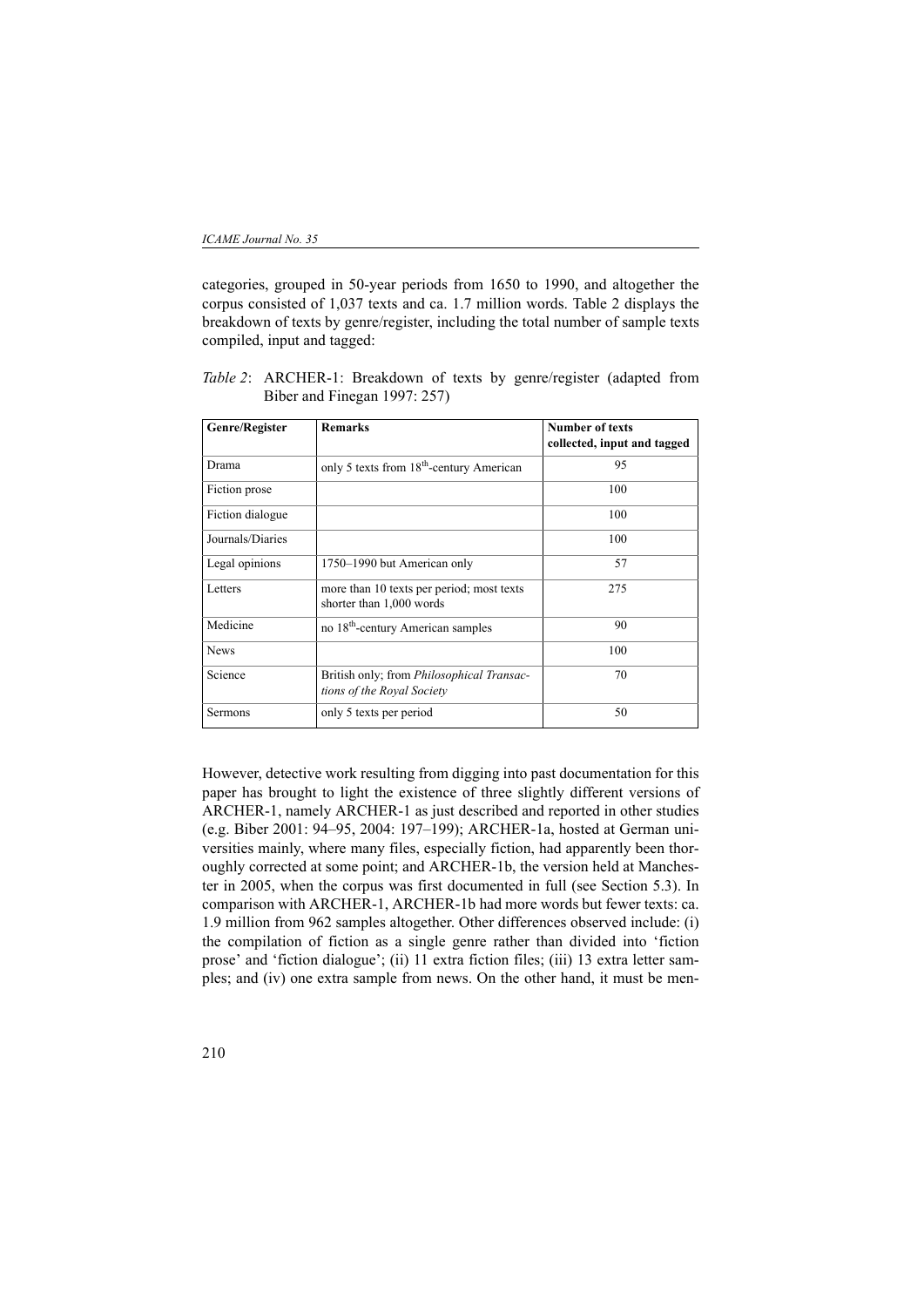*ARCHER past and present (1990-2010)*

tioned that all the remarks made in Table 2 hold true for ARCHER-1b, too. The differences between ARCHER-1a and ARCHER-1b were already uncovered during the preparation of ARCHER 3.1 in 2006. In short, 17 files were missing in the former (13 letters, 3 fiction texts, 1 science text), and the science text 1825barl.s5b was empty in ARCHER-1a but filled with text in ARCHER-1b. The two versions were tidied up and combined in ARCHER 3.1, except for the letters, which will be restored in ARCHER 3.2.<sup>4</sup>

It must be emphasised that the acknowledgement of these differences is not intended to diminish the value of the corpus or of the results obtained from it at different institutions. On the contrary, it is hoped that it will clarify/explain (potential) small discrepancies in the findings obtained by different scholars and/or at different points in the history of ARCHER. We will aim for ARCHER 3.2 to comprehend all (suitable) files extant in every early version of the corpus.

The second version of the corpus is known as ARCHER-2 (2004–05). The version at Manchester comprised ARCHER-1b in its entirety plus ca. 394,000 words from 92 new American texts and 20 British texts. The latter only involved early drama and fiction from 1600–49, a period which to date remains available for these genres and in this version alone. American texts from drama, fiction and news reportage were sampled for the periods 1800–49 and 1900–49, hence achieving continuity from 1750 to 1990. Another improvement was the incorporation of a new genre, advertising, also covering 1750 to 1990, albeit with American samples only and with very few texts in the early subperiods.<sup>5</sup> With advertising, the total number of registers increased to 11. Advertising falls into the category of written registers, half way along the oral/literate continuum. Altogether, in 2005 ARCHER-2 consisted of 1,074 files and ca. 2,300,000 words (see Table 3 in Section 4.1).

### *4 Present: ARCHER 3.1*

### *4.1 A phase of revision*

The purpose of ARCHER 3.1 was to enhance the usefulness of the corpus in a number of ways, from the revision of genre, period and geographical coverage to specific file correction. An added value to this version was the compilation of a comprehensive database with full bibliographic information for every file that belongs or has belonged to ARCHER.

ARCHER 3.1 consists of ca. 1.8 million words from a total of 955 files; that is over 1.2 million words from 674 British files and over half a million words from 281 American files (see Table 3 and Appendix). This version incorporates a partial clean-up and correction of many files and deletion of some texts from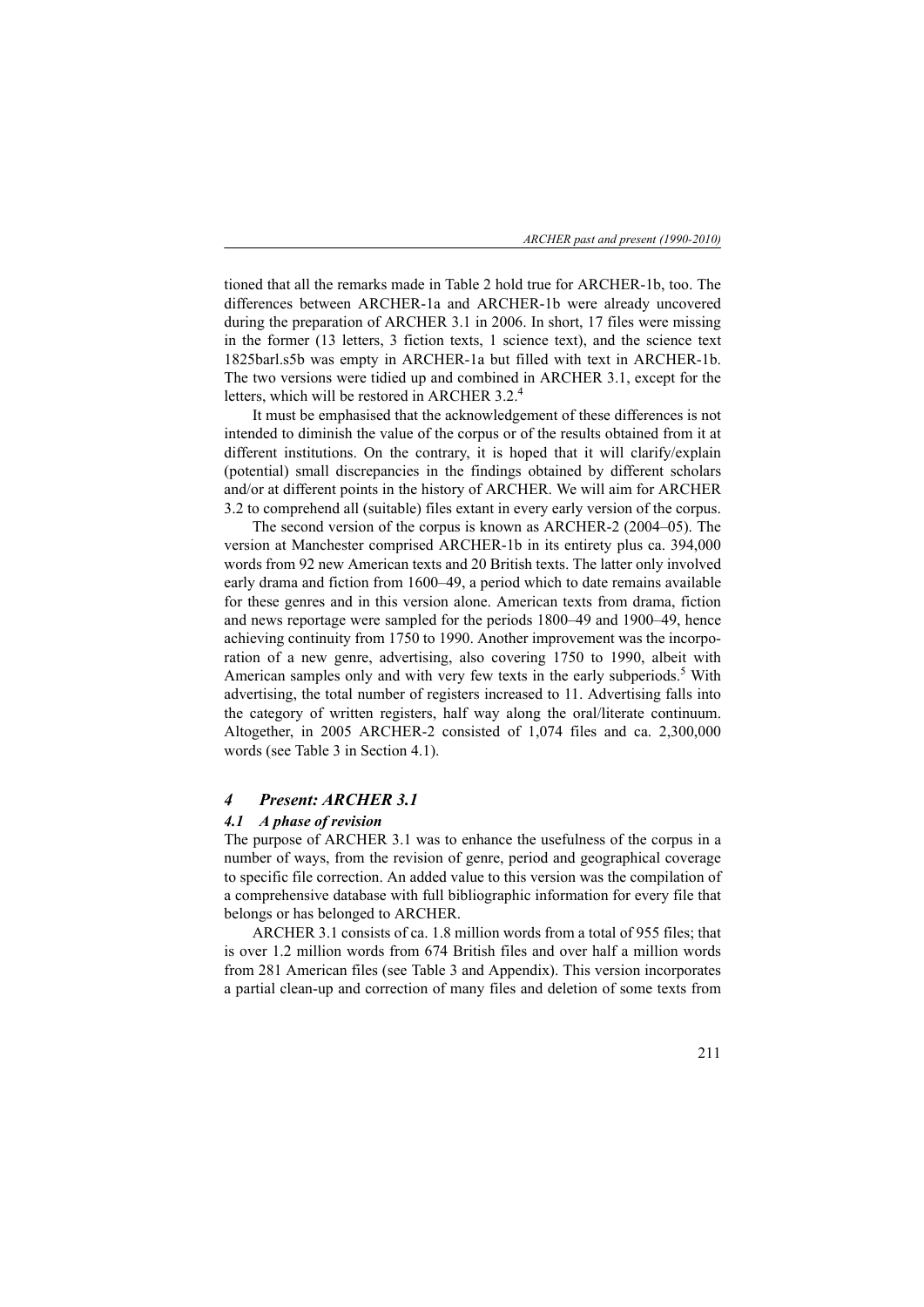previous versions, as well as additions of new texts. All changes have been carefully documented in the ARCHER database, keeping track of correspondences between new and old files. The complete list of edits, which concern approximately 190 files, is not appendixed to this paper for reasons of space, but is available at the consortium universities and can also be obtained from the Manchester team on request. The main edits are summarised as follows:

- (i) All new files in ARCHER-2 were excluded. As described above, these involve 20 British files (drama, fiction) and 92 American files (advertising, drama, fiction, news reportage), ca. 394,000 words in total.
- (ii) American legal texts from ARCHER-1 were likewise excluded *in toto*: 57 files, ca. 147,000 words.
- (iii) 28 individual files from ARCHER-1 and ARCHER-2 were removed for various reasons, such as duplicate files, samples missing in the documentation of some universities, or unbalanced word counts and number of texts in certain periods/genres. The files affected are one duplicate text from news reportage, two science files (both translations), nine fiction files, and 16 letters, 13 of which were already missing in version ARCHER-1a. One fiction file was removed because it had been misclassified as British rather than American (1835kenn.f5).
- (iv) 17 samples were shortened in order to achieve a more balanced distribution per genre and/or period: two from British fiction, three from British drama, four from British medicine, five from British newspapers and three from American newspapers. The number of words excised ranges from 500 to 5,000.
- (v) For similar reasons, four British files were lengthened: two from fiction and two from drama.
- (vi) One fiction text in particular was fully revised (1793hitc.f4a), while some other 50 samples were tidied up in one way or another, e.g. inconsistent use of angle brackets, punctuation, mark-up, etc.
- (vii) 78 new files were added to the remaining body of the corpus, adding up to over 157,000 words (ca. 99,000 words of American English, 44 files, and ca. 58,000 of British English, 34 files). The new files concern American science (30), British science (2), American medicine (9), British medicine (28), American drama (5), British drama (2), and British fiction (2). To these, we must add the incorporation of four British files which were missing in version ARCHER-1a: two from science and two from fiction.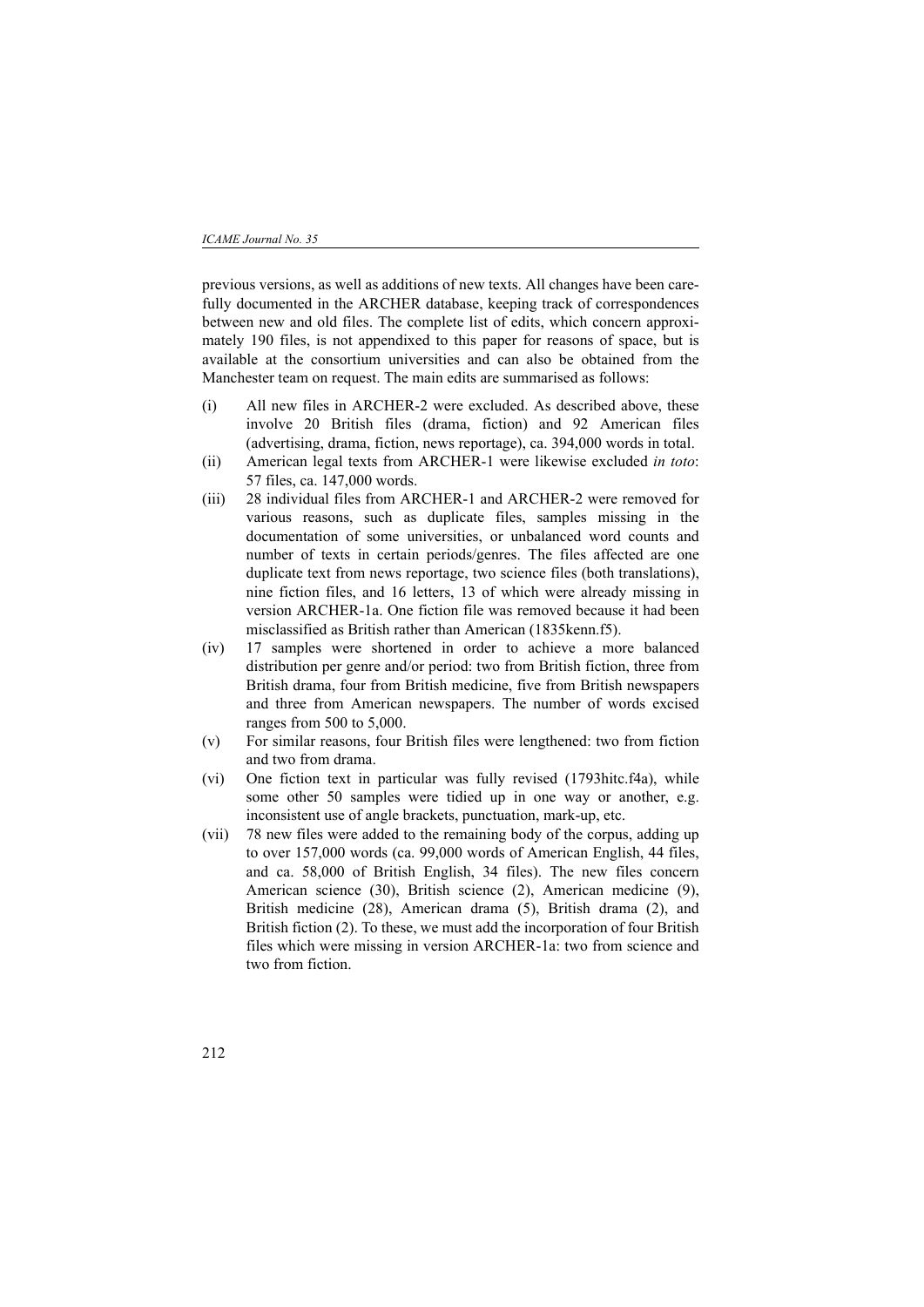*ARCHER past and present (1990-2010)*

As a result of these changes, ARCHER 3.1 presents itself as a more balanced corpus covering eight different genres across the two varieties of English from 1650 to 1999 (see Appendix). Following Biber and Finegan's original categorisation (Section 2), ARCHER 3.1 contains drama and sermons as speech-based text types, along with fiction dialogue extracts; personal letters and journals/diaries as written categories but relatively close to speech-based categories; and fiction prose, medicine, science and news reportage as written types of text. Note that American legal opinions (ARCHER-1) and American advertising (ARCHER-2) are being held over until the forthcoming ARCHER 3.2, both with new additions to the corresponding British English variety (see Section 5). Regarding chronological coverage, the British variety in ARCHER 3.1 ranges continuously from 1650 to 1999 in all genres, while the American variety is sampled in three subperiods only, 1750–99, 1850–99, 1950–99, but now for all the genres represented. Given the exclusion of the texts added to ARCHER-2, the periods 1800–49 and 1900–49 in American news, drama and fiction are no longer represented in this version. For the same reason, the early  $17<sup>th</sup>$ -century period (1600–49) is not sampled either in the British variety. They will all be restored in the forthcoming ARCHER 3.2.

Table 3 summarises the coverage of the three complete phases as documented at Manchester in October 2010, giving details of files, words, genres and periods per variety. Notice that the column for ARCHER-2 includes new data only, as it builds upon ARCHER-1. The tables in the Appendix offer a fuller account of the corpus by displaying the number of files and words for every period and genre, tabulated separately for British and American varieties, with subtotals for each period and each genre.

213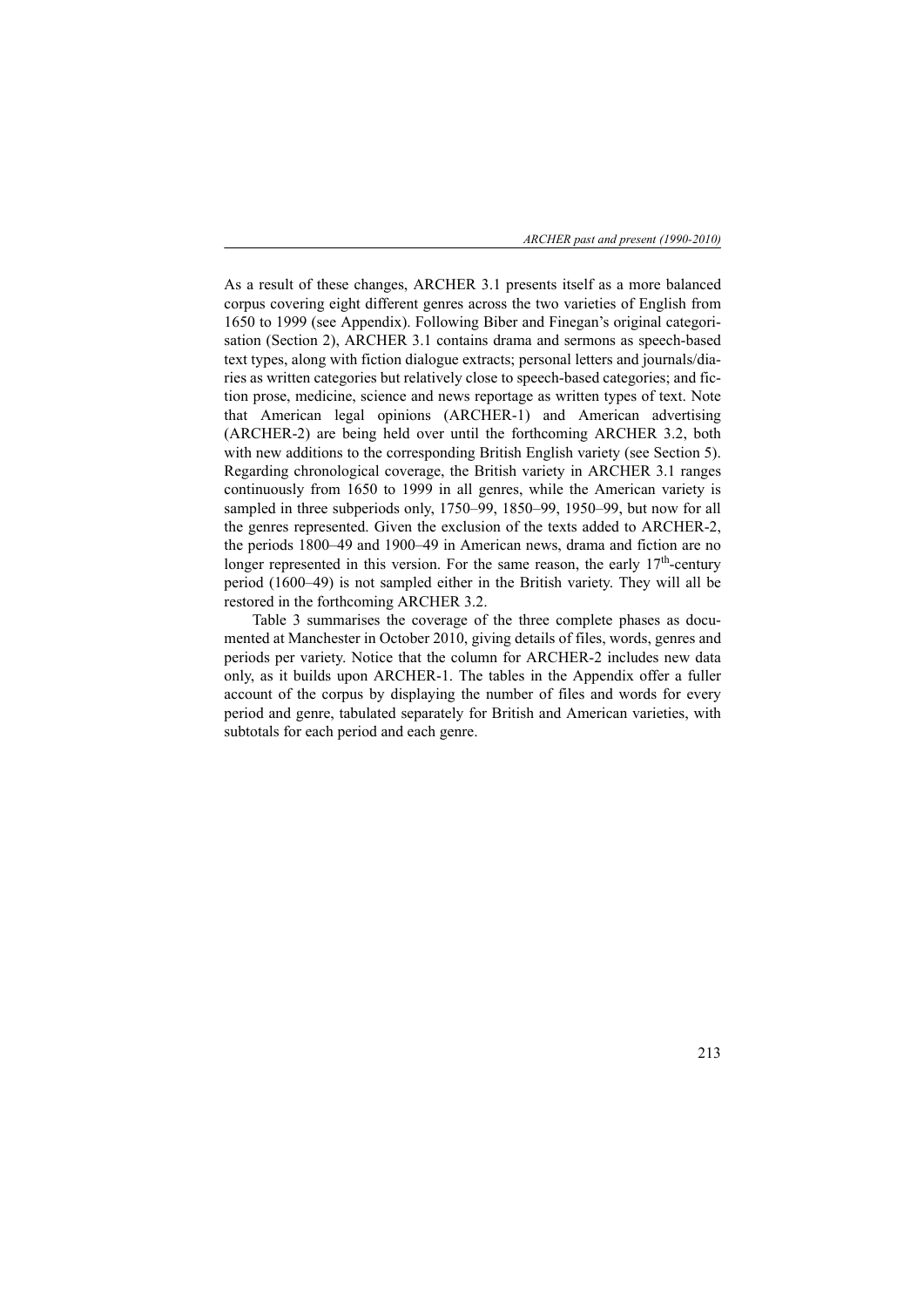|              |         | <b>ARCHER-1</b><br>$(1992 - 93)$<br>version 1b  | <b>ARCHER-2</b><br>$(2004 - 05)$<br>new data only     | <b>ARCHER 3.1</b><br>(2006)  |
|--------------|---------|-------------------------------------------------|-------------------------------------------------------|------------------------------|
| <b>BrE</b>   | files   | 664                                             | 20                                                    | 674                          |
|              | words   | 1,299,670                                       | 63,274                                                | 1,253,557                    |
|              | genres  | 8                                               | $\overline{2}$                                        | 8                            |
|              | periods | 1650-1990                                       | $1600 - 49$                                           | 1650-1999                    |
| AmE          | files   | 298                                             | 92                                                    | 281                          |
|              | words   | 594,041                                         | 330,822                                               | 535,752                      |
|              | genres  | 8                                               | $\overline{4}$                                        | 8                            |
|              | periods | 1750-99, 1850-99,<br>1950-90<br>Legal 1750-1990 | 1750-99, 1850-99,<br>1950-90<br>Advertising 1750-1990 | 1750-99, 1850-99,<br>1950-99 |
| <b>Total</b> | files   | 962                                             | 112                                                   | 955                          |
|              | words   | 1,893,711                                       | 394,096                                               | 1,789,309                    |
|              | genres  | 9                                               | $\overline{4}$                                        | $\mathbf{8}$                 |
|              | periods | 1650-1990                                       | 1600-1990                                             | 1650-1999                    |

*Table 3*: ARCHER versions 1992/93–2006: number of files and words per project phase<sup>6</sup>

The materials of ARCHER 3.1 became accessible to the consortium in 2006 in various convenient formats and with up-to-date documentation, including a complete list of files, new word counts, a new labelling system for filenames, and a suggested protocol for future compilation of texts. These issues are described in the following subsections.

# *4.2 Coding conventions*

With a view to achieving greater consistency and coherence throughout, a set of guidelines for compilation and annotation of texts was drawn up and distributed with ARCHER 3.1. It must be noted that not every file in ARCHER 3.1 adheres to these conventions rigidly, as sufficient resources were not available to carry out an in-depth revision by the time the corpus was completed; this is work in progess towards the enhanced version ARCHER 3.2.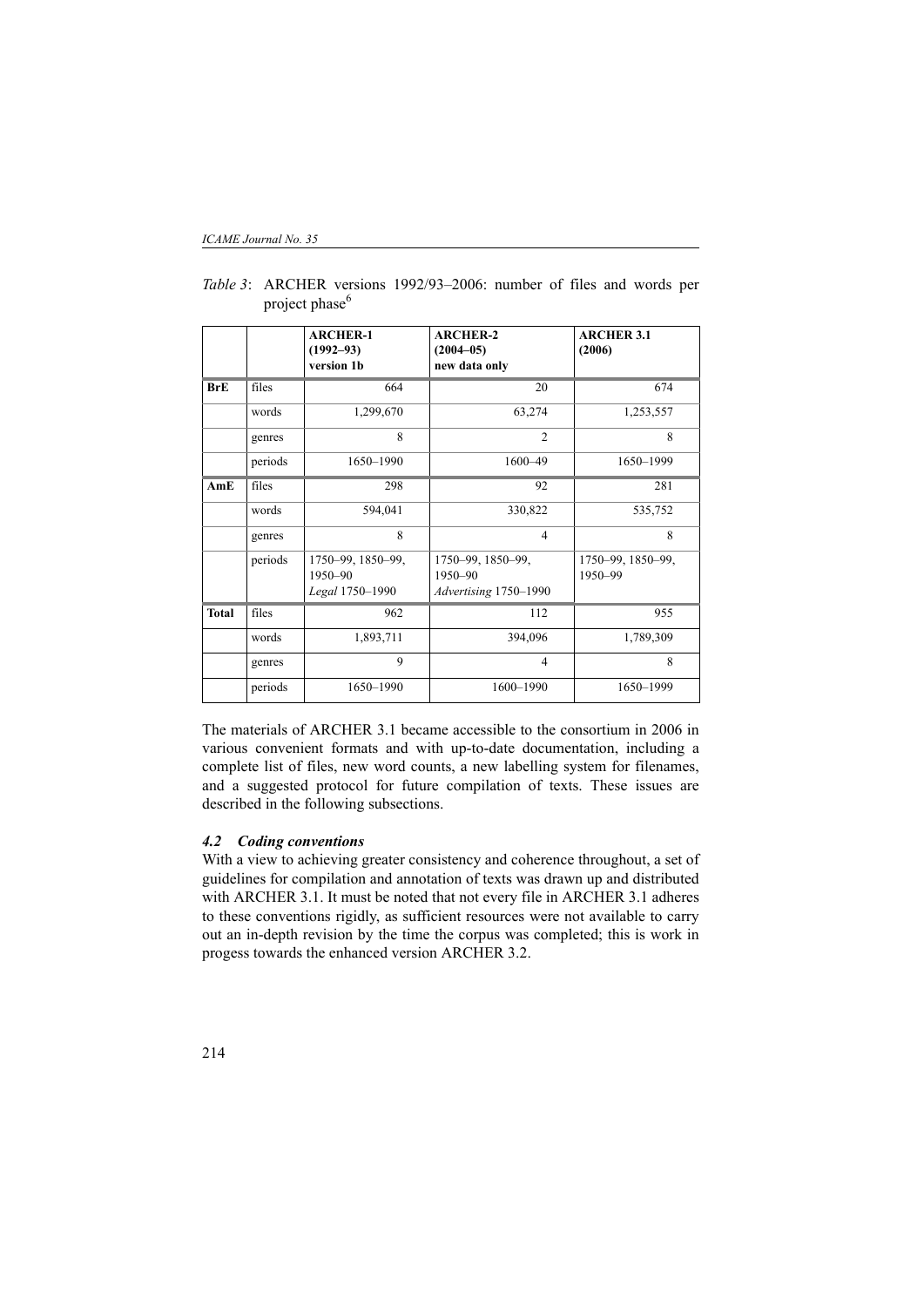*ARCHER past and present (1990-2010)*

### *4.2.1 Annotations*

Unlike other historical corpora, e.g. the *Helsinki Corpus* or the *Corpus of Early English Correspondence*, ARCHER has not been coded in COCOA format, nor does it contain sociolinguistic information. The author's gender, and occasionally the addressee's, has been documented but only in the database, available on request. ARCHER does contain bibliographic annotations in the sample headers and also in-text annotations made by the compiler(s). All material inserted by corpus compilers or editors appear within angle brackets,  $\leq$ . Outside the headers, existing angle brackets have been retained for the time being as they were, however. In some texts they enclose original spellings as opposed to normalised spellings (see bold strings in Sample 1). (This practice is the logical opposite of what we would suggest for a historical corpus and is therefore a priority task for correction towards ARCHER 3.2.) In some drama texts, angle brackets also enclose original stage directions, verse, quotations, and even sometimes some archaic word or phrase that was too difficult for the transcriber. Unpaired brackets in earlier versions of the corpus have been corrected for angle  $\leq$ , curly {} and square [], but not yet for round () brackets.

<1671cary.d2b, 3706 words, was 1671CARY.D1; 1671CARYLL.D1> <Caryll, John. 1671. Sir Salomon; or The Cautious Coxcomb.>

{=m Sir Salo.} **Precious <Pretious>** Coxcombes; Open the Door quickly, or **I'll <I'le>** make you both fast this **sevennight <se'night>** from Beef and Pudding.

{=m Sir Salo.} Peace, both of you; Will you never arrive to Common **sense <sence>**?

{=m WARY.} **<**two lines of verse> **<**Begone, my reasons are but lost on thee: For no dispute can cure Love's Heresie.>  $\leq$ Exit Julia.>

*Sample 1: Use (and misuse) of angle brackets: extracts from a 17<sup>th</sup>-century drama text (1671cary.d2b)*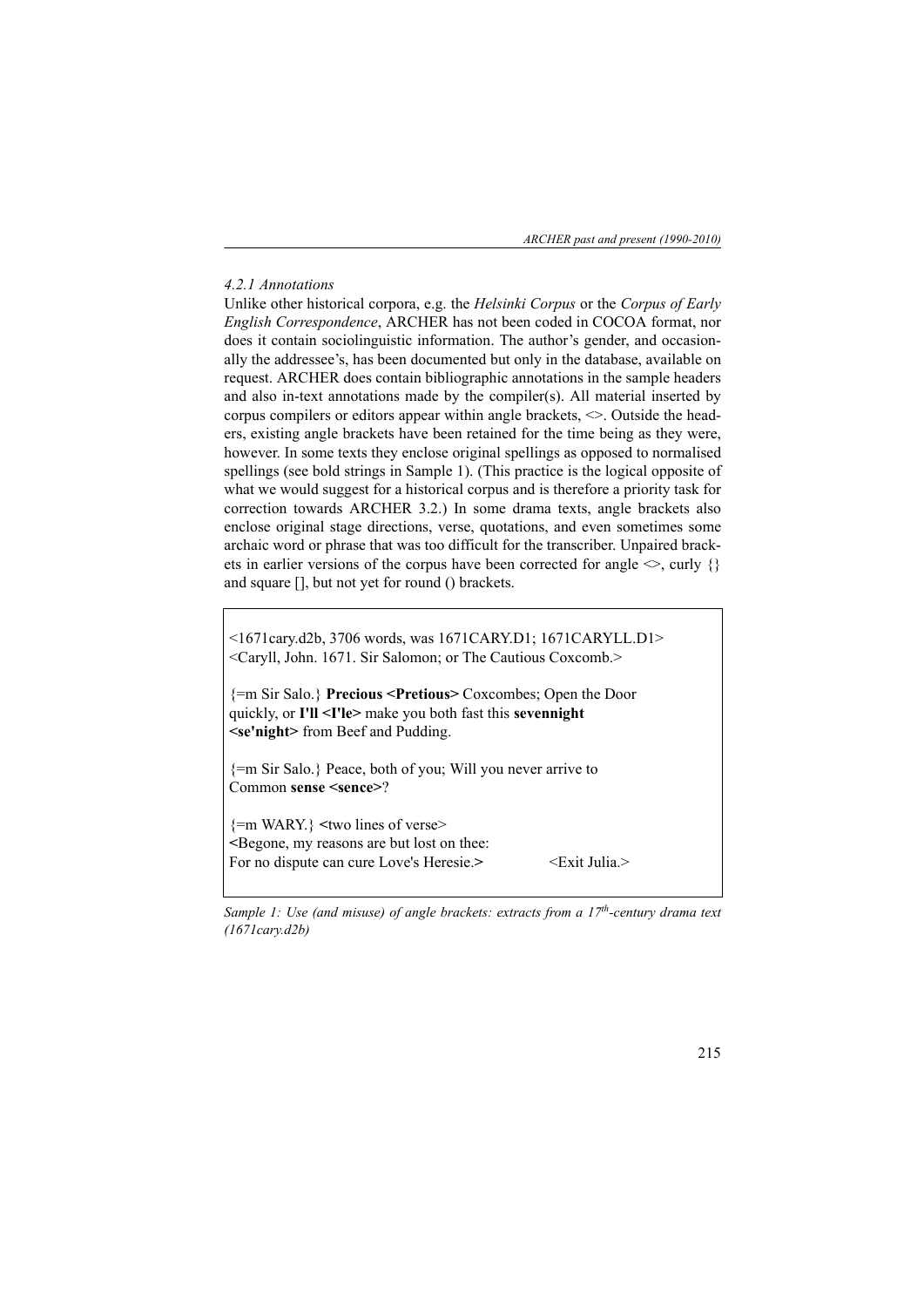*ICAME Journal No. 35*

## *4.2.2 Headers*

All headers contain at least three pieces of information: (i) the current filename in the formula nnnnabcd.gpv; (ii) an accurate word count; and (iii) bibliographic information about the sample text and the edition from which it has been taken. If the file is not completely new but dates back from before ARCHER 3.1, the previous filename will be retained later in the header, too, sometimes with even older variants retained from earlier incarnations. When the file contains samples from more than one author, as often happens in science, we may find that each sample has its own header with individual bibliographic information and word count. Other annotations the sample header may include concern footnotes and/ or the use of italics; for instance <Footnotes are not represented>, as in Sample 2, or <First paragraph is reverse indented and in italics>. Many headers were corrected when the texts were being verified for ARCHER 3.1, and the format has been partly regularised.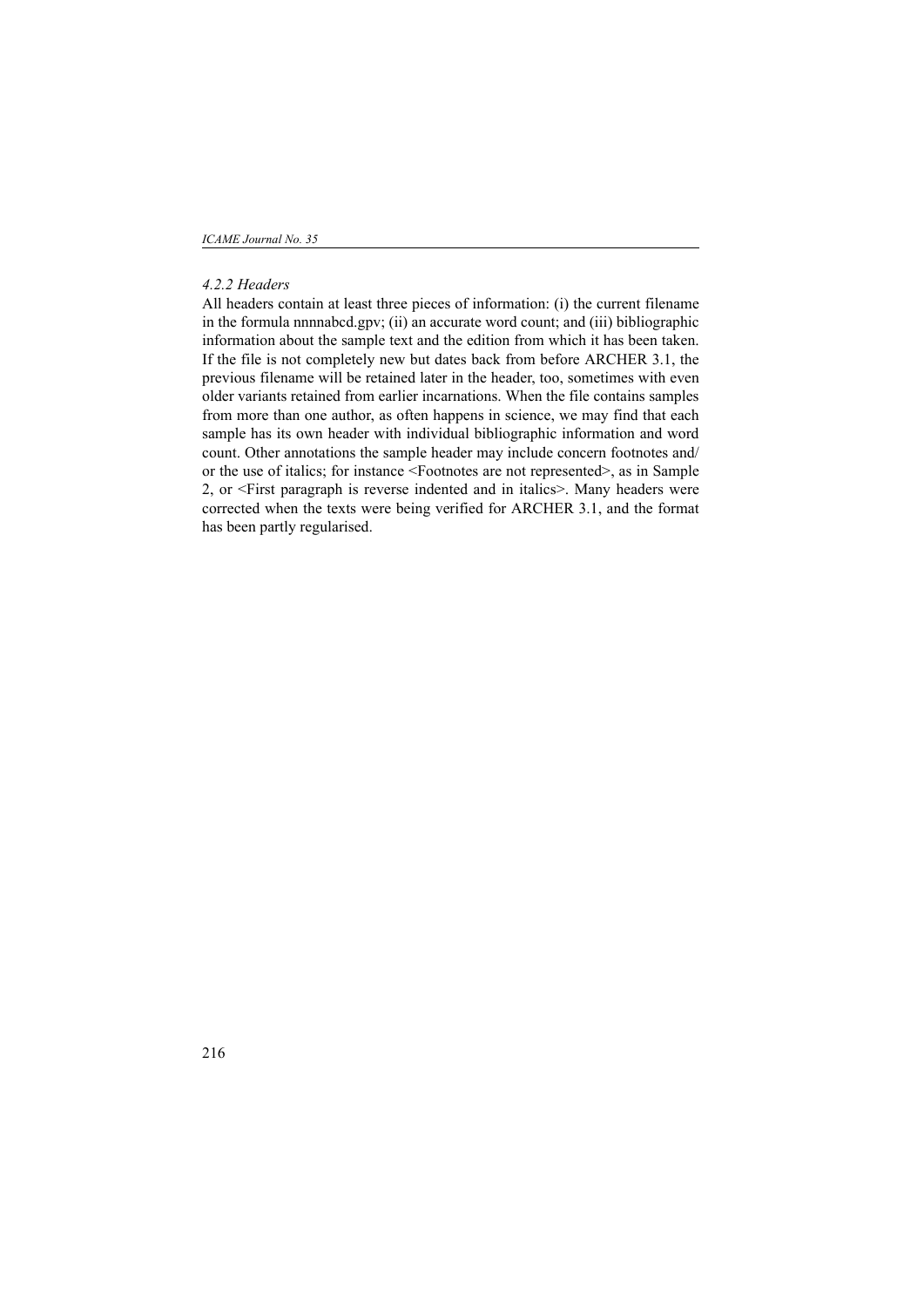*ARCHER past and present (1990-2010)*

<1777sher.d4b, 2581 words, was 1777SHER.d3; 1777SHERIDAN.D3; 1777SHER.D3.> <D3. Sheridan, Richard Brinsley. The School for Scandal. A Comedy, in Five Acts. First Performed at the Theatre Royal Drury Lane, on 8th May, 1777. London: Thomas Hailes Lacy.> <Footnotes are not represented.>  $\Diamond$  $<$ AU=F> <CHARACTERS> <=m Sir Peter Teazle> <=m Crabtree> <=m Sir Benjamin Backbite> <=m Joseph Surface> <=m Servant> <=f Lady Teazle> <=f Lady Sneerwell> <=f Mrs. Candour> <=f Maria>  $\leq m =$ f indicate gender  $ACT$  II. $>$  <SCENE I. – Same as last, but in 1st grooves.> <Enter SIR PETER and LADY TEAZLE, following, R.>

*Sample 2: Headers in ARCHER 3.1: sample from an 18th-century drama file (1777sher.d4b)*

### *4.2.3 Filenames*

One of the major tasks and innovations in ARCHER 3.1 was the revision and correction of filenames from the original formula DATENAME.RP to nnnnabcd.gpv. As explained by Biber *et al.* (1994a: 4), each filename in ARCHER-1 indicated date, author, register and period in the form

DATENAME.RP, where DATE reflects the date of publication or (in the case of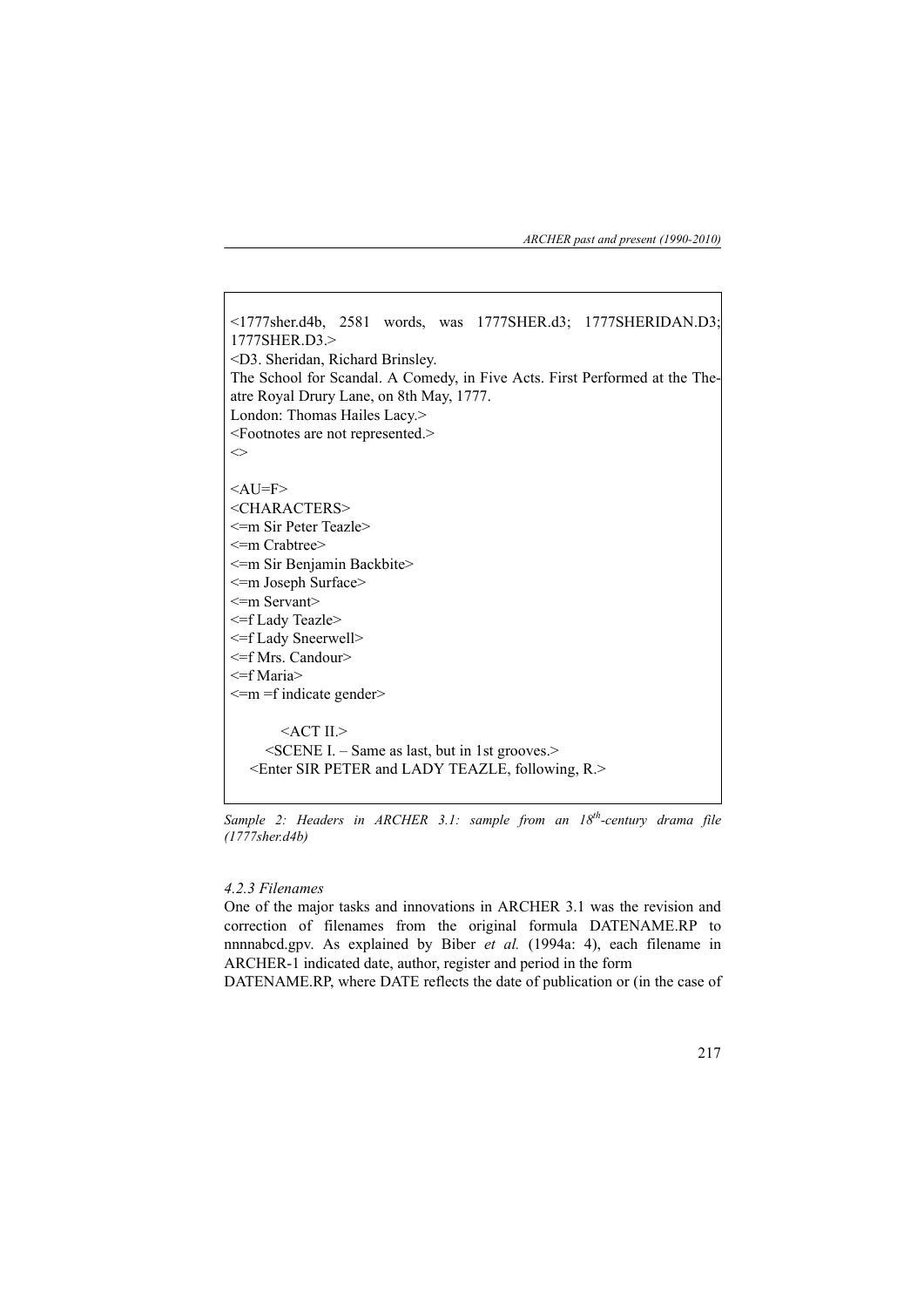letters and diaries) composition; NAME is the author identification; R stands for register; and P represents the abbreviation for the relevant 50-year period. To use their example, the filename 1881BESA.F6 indicates that this is a text written in 1881 by the author Water Besant, is fiction (F), and belongs to period 6 (1850– 99).

The main problem with the formula DATENAME.RP is that it is not transparent about which variety the sample belongs to, whether British or American, because P does not follow a chronological sequence but, rather, a combination of chronological and geographical differentiation. The first two periods were represented by British samples only  $(1=1650-99, 2=1700-49)$ . The extensions 3, 6 and 9 identified British texts for the periods 1750–99, 1850–99 and 1950– 99, respectively, parallel to the American texts with the extensions 4, 7 and 0 (i.e. 10). The extensions  $5(1800-49)$  and  $8(1900-49)$  were intended to represent British samples only in the first instance, but things became asymmetric when American legal texts were added to those periods, too.<sup>7</sup> Besides, some fiction files carried an extra A in their extension, presumably to indicate 'addenda': whereas F1A and F6A were of British origin, F4A and F0A samples were American. When texts were added to ARCHER-2 the labelling became more opaque with 'A's for American texts (5A, 8A), 'B's for early British texts (0B), and some double figures for other new American samples (44, 77, 00).

A new, more transparent and systematic filename system was needed. ARCHER 3.1 achieved this by renaming all the files that make up this version of the corpus, old and new. Filenames now consist of 8+dot+3 characters, always in lower case, according to the formula nnnnabcd.gpv, where

- $nnnn = *vear*$
- $abcd =$  author abbreviation
- $g =$  genre (a = advertising, d = drama, f = fiction, h = sermons, j = journal/ diary,  $l =$  legal,  $m =$  medicine,  $n =$  news,  $s =$  science,  $x =$  letters)
- $p = period (0 = pre-1600, 1 = 1600-49, 2 = 1650-99, 3 = 1700-49, 4 =$ 1750–99,  $5 = 1800-49$ ,  $6 = 1850-99$ ,  $7 = 1900-49$ ,  $8 = 1950-99$ ,  $9 =$  post-2000)
- $v =$  variety (a = American, b = British)

For example, the file 1650penn.j2b is a text written in 1650 by William Penn, is a journal (j), belongs to the period 1650–99 (2), and is British (b). (The filename in earlier versions was 1650PENN.J1) It must be recalled that in ARCHER 3.1 advertising and legal texts were not included, and that period 1 (1600–49) is not sampled given the exclusion of ARCHER-2 drama and fiction files. Notice as well that the new labelling system expands to period 0 (pre-1600) and period 9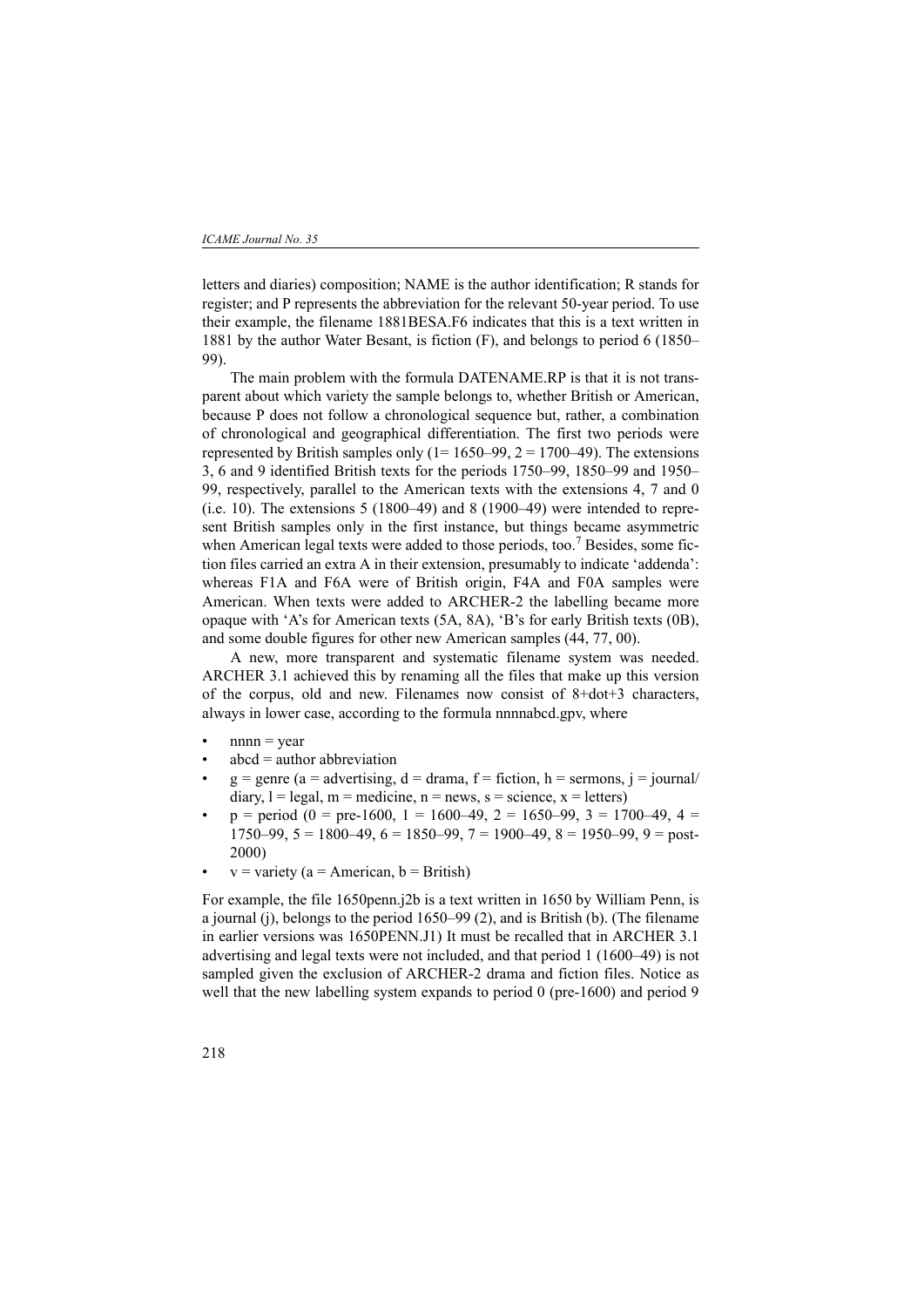(post-2000), but these are yet not represented in any version of the corpus. Table 4 lays out the correspondence between the new extensions representing period and variety in ARCHER 3.1 in comparison with the earlier ARCHER-1 and ARCHER-2 versions:

| Period         | <b>ARCHER 3.1</b><br>b(ritish), a(merican)<br>all genres | <b>ARCHER-1</b><br><b>ARCHER-2</b> (new extensions)                                                                                                                                                                                                                                                                                        |
|----------------|----------------------------------------------------------|--------------------------------------------------------------------------------------------------------------------------------------------------------------------------------------------------------------------------------------------------------------------------------------------------------------------------------------------|
| pre-1600 $(0)$ |                                                          | $\overline{\phantom{0}}$                                                                                                                                                                                                                                                                                                                   |
| $1600 - 49(1)$ |                                                          | British (Fiction and Drama)<br>0B                                                                                                                                                                                                                                                                                                          |
| $1650 - 99(2)$ | 2 <sub>b</sub>                                           | <b>British</b><br>$\mathbf{1}$<br>1A<br>British (Fiction)                                                                                                                                                                                                                                                                                  |
| $1700 - 49(3)$ | 3 <sub>b</sub>                                           | $\overline{2}$<br><b>British</b>                                                                                                                                                                                                                                                                                                           |
| $1750 - 99(4)$ | 4 <sub>b</sub><br>4a                                     | <b>British</b><br>3<br>$\overline{\mathcal{L}}$<br>American<br>4A American (Fiction)<br>-------------------------<br>American (Advertising)<br>44                                                                                                                                                                                          |
| $1800 - 49(5)$ | 5 <sub>b</sub><br>5a                                     | 5<br><b>British</b><br>5<br>5A American                                                                                                                                                                                                                                                                                                    |
|                |                                                          | 50<br>American (Advertising)                                                                                                                                                                                                                                                                                                               |
| $1850 - 99(6)$ | 6b<br>6a                                                 | <b>British</b><br>6<br><b>British (Fiction)</b><br>6A<br>American<br>$\frac{7}{2}$                                                                                                                                                                                                                                                         |
|                |                                                          | American (Advertising)<br>77                                                                                                                                                                                                                                                                                                               |
| $1900 - 49(7)$ | 7 <sub>b</sub><br>7a                                     | <b>British</b><br>8<br>8<br>8A American                                                                                                                                                                                                                                                                                                    |
|                |                                                          | 80<br>American (Advertising)                                                                                                                                                                                                                                                                                                               |
| $1950 - 99(8)$ | 8b<br>8a                                                 | <b>British</b><br>9<br>American<br>$\Omega$<br>0A American (Fiction)<br>1990 - American (Fiction)<br>1990 - American (Fiction)<br>1990 - American (Fiction)<br>1990 - American (Fiction)<br>1990 - American (Fiction)<br>1990 - American (Fiction)<br>1990 - American (Fiction)<br>1990 - Ame<br>00 <sup>1</sup><br>American (Advertising) |
| post-2000 (9)  |                                                          | $\overline{\phantom{0}}$                                                                                                                                                                                                                                                                                                                   |

*Table 4*: Period extensions in filenames: correspondence between ARCHER 3.1 and ARCHER-1 + ARCHER-2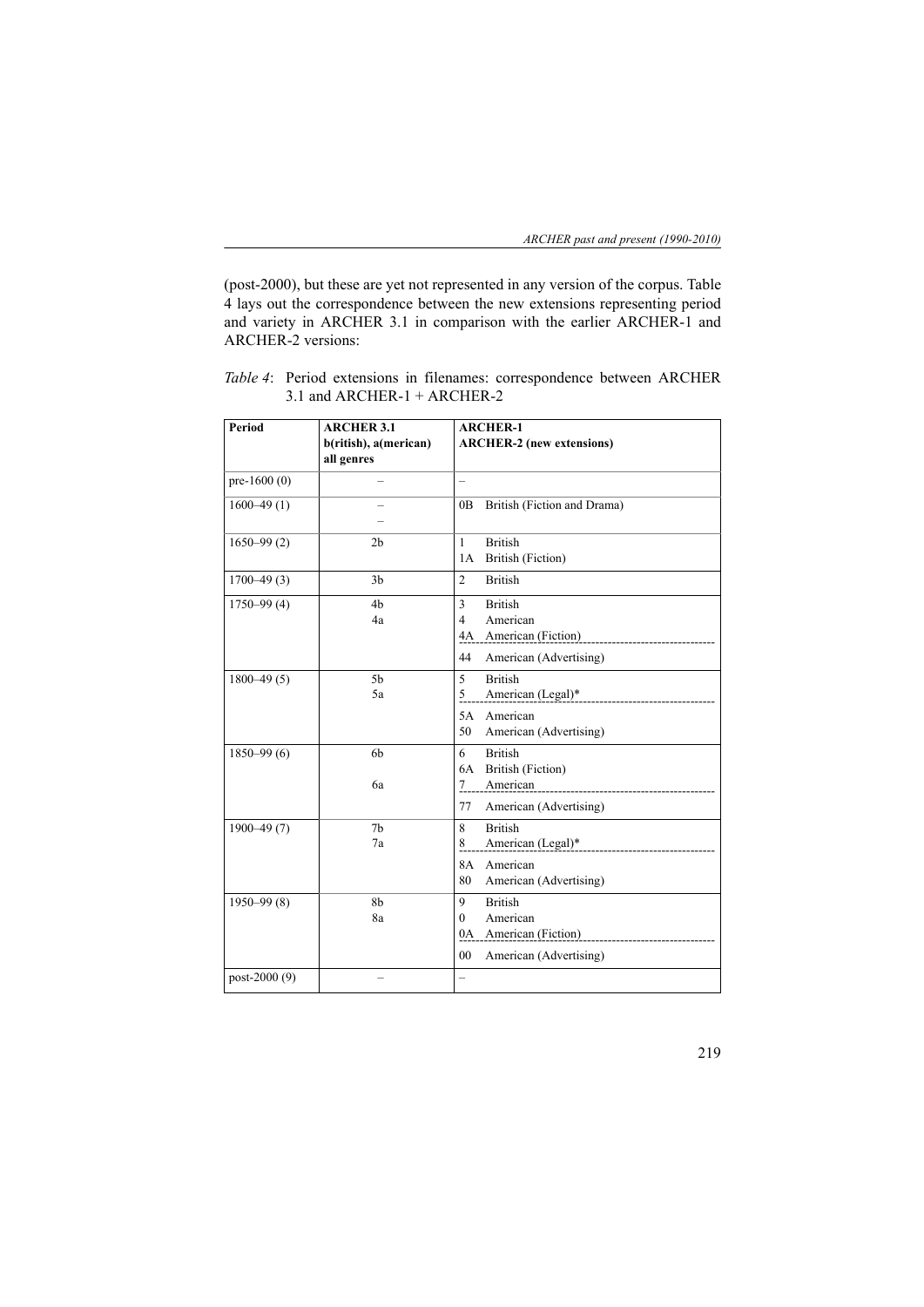In ARCHER 3.1, when the precise year of the sample text is unknown the formula is completed with x or xx (e.g. nnnxabcd.gpv or nnxxabcd.gpv), and the value of p in the extension will tell us the subperiod to which it belongs; for instance, the file 17xxarch.h4b is a sermon of unknown date but written within period 4 (1750–99).

The author abbreviation usually consists of the first four letters of the surname, padded out with hyphens if too short (e.g. 1697pix-.d2b for Mary Pix). Anonymous files may be abbreviated with 'anon' (e.g. 1735anon.m3b) or with a shortened form from the title (e.g. 1653merc.n2b from the newspaper *Mercurius Politicus*). When there is more than one author or more than one sample in the same file, the abbreviation is usually taken from the first author/sample, e.g. 1985dupo.m8a is a scientific text written by William D. Dupont and David L. Page. The same author should always have the same four-character abbreviation across sample texts, genres and periods (e.g. 1730fiel.d3b and 1743fiel.f3b for Henry Fielding's drama and fiction samples, respectively). However, when there is more than one sample from the same year the fourth character becomes a numeral, as in 1666cavn.x2b and 1666cav2.f2b for Mary Cavendish's letter and fiction samples. Note, however, that the reverse implication does not hold: the abbreviation 'hart', for instance, represents numerous different authors, e.g. Bret Harte in 1894hart.x6a, H. Hart in 1872hart.j6b, Anonymous in 1957hart.l8a.

Approximately 20 files had their filename revised in order to comply with the conventions established in 2006. For instance, author abbreviations consisting of three characters had '-' added to meet the standard four-digit formula (1675ray-.s2b), and different abbreviations for the same author were amended in favour of one single abbreviation across files and genres (e.g. 1720defo became 1720dfoe for the author Daniel Defoe).<sup>8</sup> A complete file list, including mapping to/from filenames used in ARCHER-1 and ARCHER-2, sorted or searched by year, author, genre and/or variety, can be obtained at the consortium universities and from the website; a sample is presented in Table 5:

| year | auth | ext | g | D |               | old-vear | old-auth    | old-ext |
|------|------|-----|---|---|---------------|----------|-------------|---------|
| 1650 | penn | i2b |   | ∠ | b             | 1650     | <b>PENN</b> | J1      |
| 1651 | acon | x2b | X | ∠ | $\mathfrak b$ | 1651     | <b>ACON</b> | X1      |
| 1653 | finc | x2b | X | ∠ | $\mathfrak b$ | 1653     | <b>FINC</b> | X1      |

*Table 5*: Sample of file list for ARCHER 3.1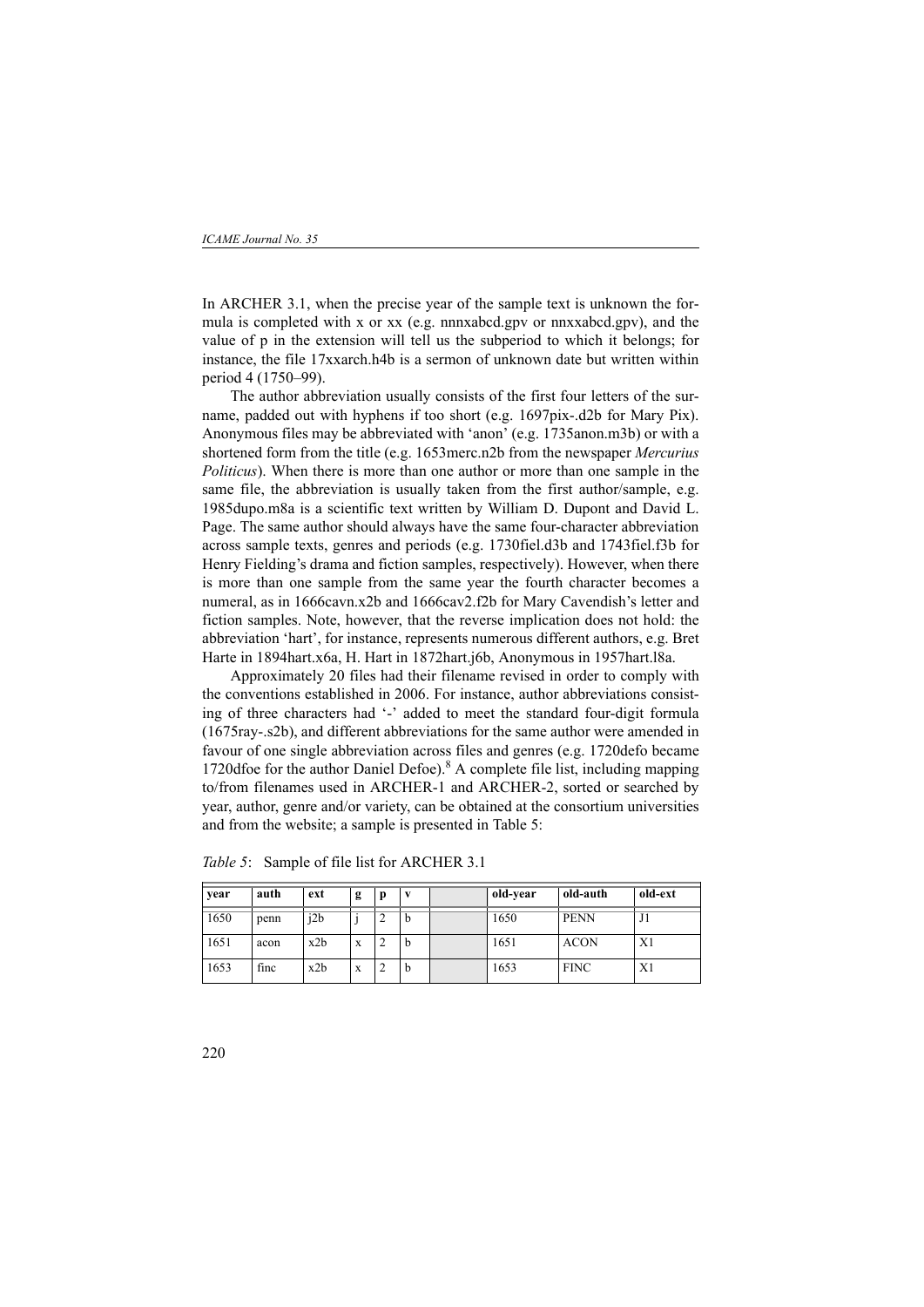# *4.2.4 Word counts*

The header is enclosed in angle brackets (see Section 4.2.2). The second item in the header after the filename is now an accurate word count of the actual text – that is, of everything in the file which is not enclosed in angle brackets. Speaker names in curly brackets – used in some drama texts – are not counted either. That means that no header material is counted, nor the comments from the compilers enclosed in angle brackets. It also means that stage directions in some texts are not counted. Hyphenated words are counted as one item, as are all items other than punctuation surrounded by white space.

A typical word count per individual text is 2,000–2,500 words: although shortish by modern corpus standards, it is close to the existing average in ARCHER and so will not make new genres unbalanced. The exceptions to these word limit are fiction, with some texts reaching over 5,000 words; letters, with texts as small as 108 words, and only ten or so above 800 words; and British medical prose, with approximately sixty per cent of the texts below 1,800 words. If a particular file contains two or more texts, the total word count is provided in the header at the start of the file; in some cases word counts for individual texts are also given.

The Appendix gives the overall new counts for British and American varieties separately, with subtotals for each period and each genre. The grand total of ARCHER 3.1 under the above conditions is 1,789,309 words. The PERL script used to count 'words' was produced by Sebastian Hoffmann (2006). A full list of every 'word' in the corpus and its frequency is also available from the ARCHER website.

### *4.2.5 Spelling and punctuation*

Another matter which enhanced the corpus in its ARCHER 3.1 version was the consistent use of hyphens and dashes. All dashes appear now as a double hyphen with one space to both left and right – like that – unless at line-end or beginning. This clearly differentiates punctuation from the hyphen, which is single and does not have white space around it. Special characters representing emor en-dashes are not used, and hyphens no longer appear as the last character of any line: the second element is taken back from the next line and the whole thing made into either a single unbroken word or a hyphenated word (see Sample 3):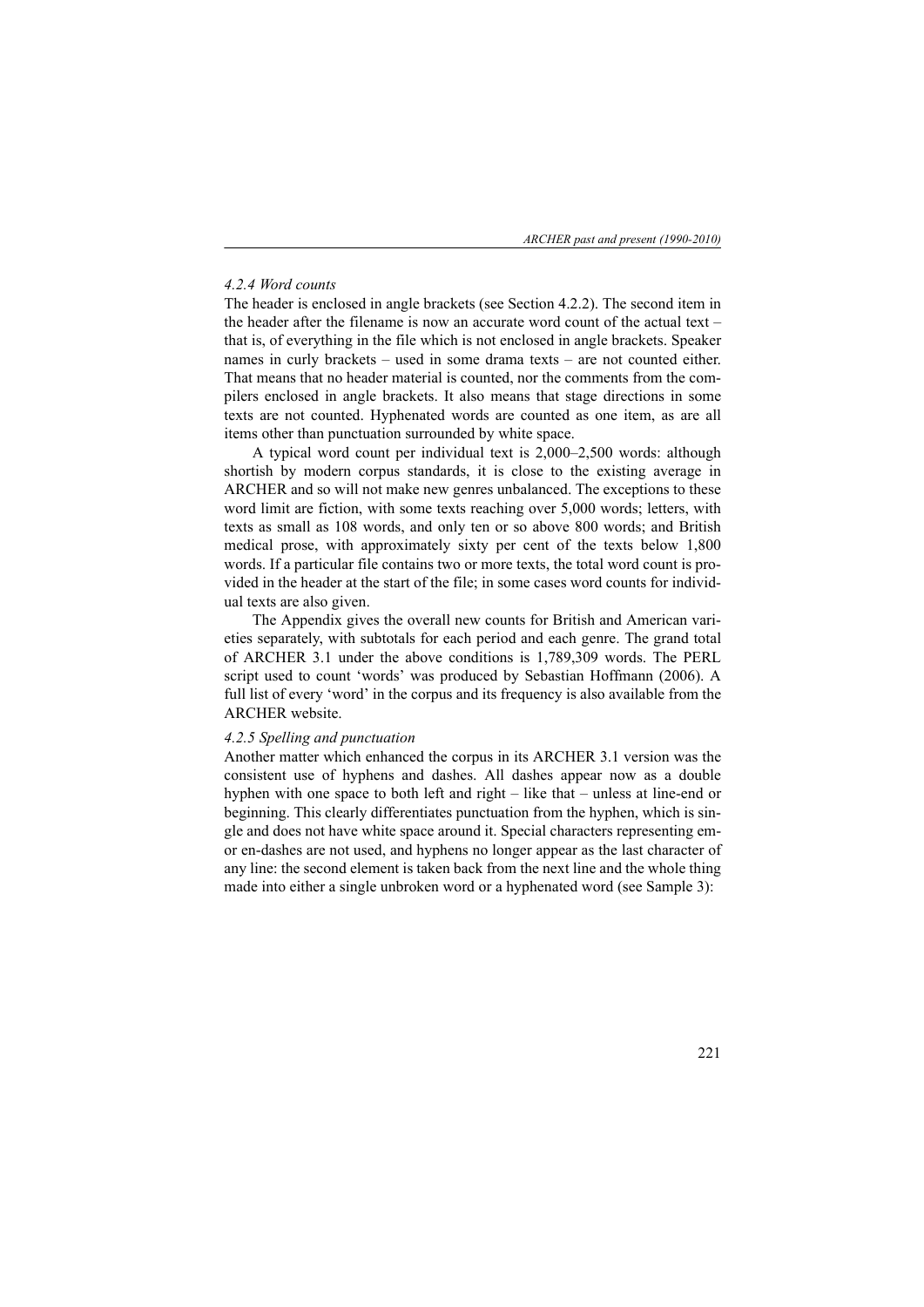### *ICAME Journal No. 35*

<1864mack.m6b, 2764 words, was 1864MACK.M6 -- M6. MacKay, Alexander. Naval Contributions, no. IV. Edinburgh Medical Journal, vol. 9. [1864#4 in Atkinson EMJ corpus; later shortened]> The next case occurred on the 20th of January, in the person of Wm. Palmer, aet. 52, a leading seaman. The attack commenced during the **middle-watch**, when he was seized with nausea and vomiting. On his presenting himself in the morning he had a peculiar, heavy, depressed appearance. He was trembling, and he stated that he had had rigors. There was severe frontal headache **-- the bowels** had been somewhat relaxed -- the skin was hot -- the pulse **accelerated --** and there was anorexia, and much thirst.

*Sample 3: Use of hyphens and dashes in ARCHER 3.1: extracts from a 19th-century drama text (1864mack.m6b)*

File transmission between different operating systems (e.g. the original DOS and various versions of Windows and Mac OS), and even sometimes the use of editors or other programs, can corrupt special (non-ASCII) characters like *ä £ °* (*a-umlaut, pound, degree sign*). Wherever possible the present version of ARCHER 3.1 displays such characters correctly if the text encoding is set to Western (Windows Latin 1). A list of all such characters was drawn up so that users who find them displaying wrongly in a text can use that list to interpret them or even change them appropriately on their own systems. There is a version of the ARCHER 3.1 files where such characters are stored not in Windows form but as HTML entities (e.g. *& auml; & pound; & deg;)*, which will make it easier in the future to move ARCHER towards XML or Unicode. The default version of ARCHER 3.1 uses bracketed pseudo-words instead of the two mathematical operators which look like angle brackets, and likewise it has bracketed letter-names instead of Greek letters, thus *[less-than], [greater-than], [alpha], (beta)*, etc., while the alternative version has HTML entities in both cases:  $\< \mathcal{U}t$ . > α β etc.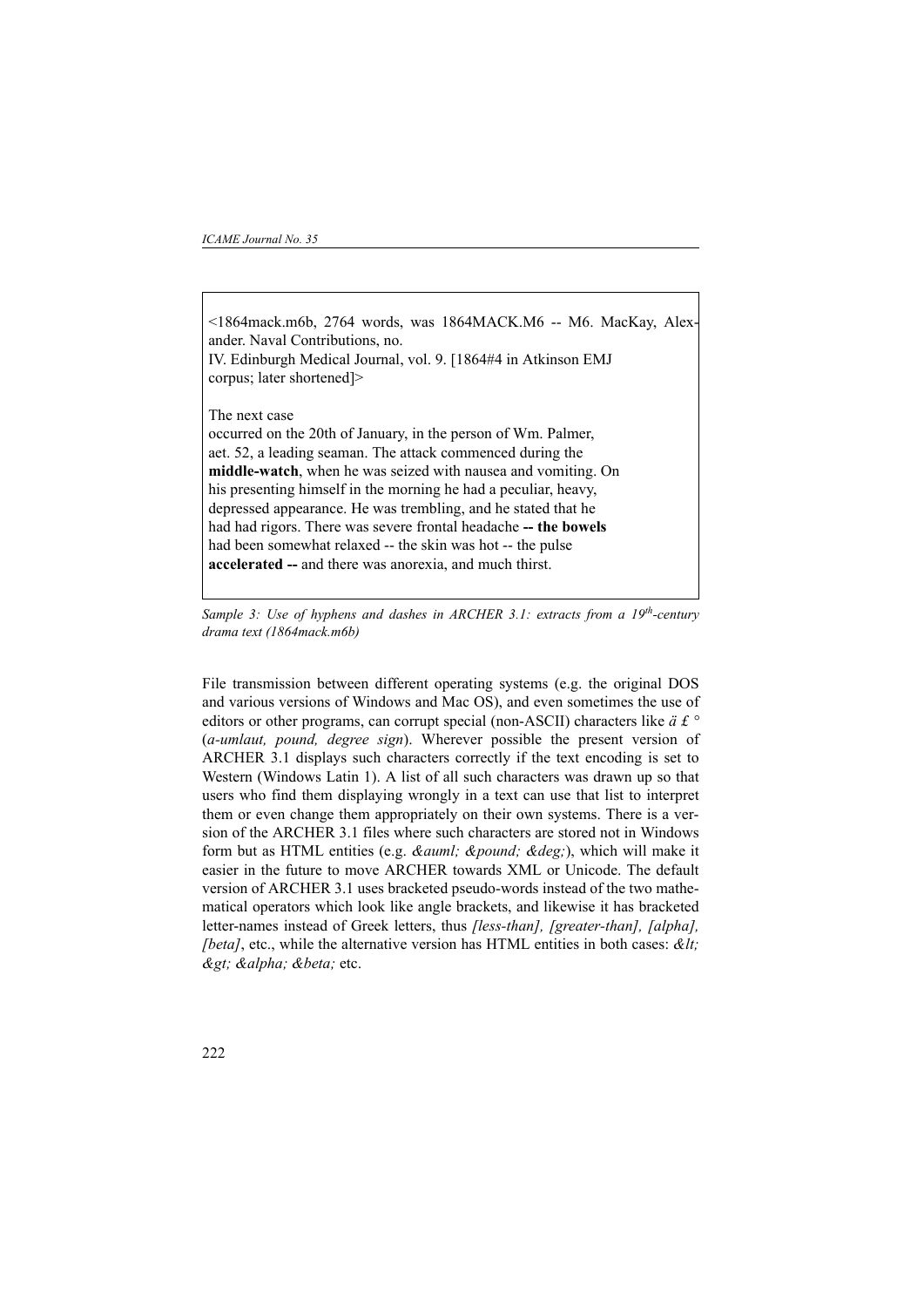## *4.3 Access to the materials*

### *4.3.1 Consortium members*

ARCHER has its roots in the American universities of Northern Arizona and Southern California. The consortium of participant universities has naturally expanded over the years so that a total of ten universities in five countries were involved in the production of ARCHER 3.1 in 2006. As from autumn 2009, the consortium working towards the production of ARCHER 3.2 consists of fourteen universities in seven different countries. These are (by country): Northern Arizona, Southern California, Michigan (USA); Helsinki (Finland); Uppsala (Sweden); Bamberg, Freiburg, Heidelberg, Trier (Germany); Zurich (Switzerland); Lancaster, Manchester, Salford (UK); Santiago de Compostela (Spain). Manchester has been co-ordinating all project activities since December 2008.

At present, the corpus can only be accessed on-site at the consortium universities and under the conditions laid out in the user agreement form. ARCHER, in any of its versions, shall only be used for non-profit research and may not be distributed, or transferred to a third party in any format. Publications making use of the ARCHER-3.1 corpus shall include a reference to the name of the corpus, the years of compilation, and the compiler team, as set forth below (as in the latest agreement form, October 2009, available on the website):

ARCHER-3.1 = A Representative Corpus of Historical English Registers 3.1. 1990–1993/2002/2007/2010. Compiled under the supervision of Douglas Biber and Edward Finegan at Northern Arizona University, University of Southern California, University of Freiburg, University of Heidelberg, University of Helsinki, Uppsala University, University of Michigan, University of Manchester, Lancaster University, University of Bamberg, University of Zurich, University of Trier, University of Salford, and University of Santiago de Compostela.

### *4.3.2 Format*

ARCHER 3.1 exists in several slightly different versions on the same CD to suit different users and uses:

- The basic version with 955 separate text files, in the Windows Latin 1 character set, placed in a single folder.
- For convenience, a single ZIP-archive of exactly the same files, unzipped, but with each genre-period-variety combination in a separate folder (80 in total). Files can be extracted with or without its folder structure intact.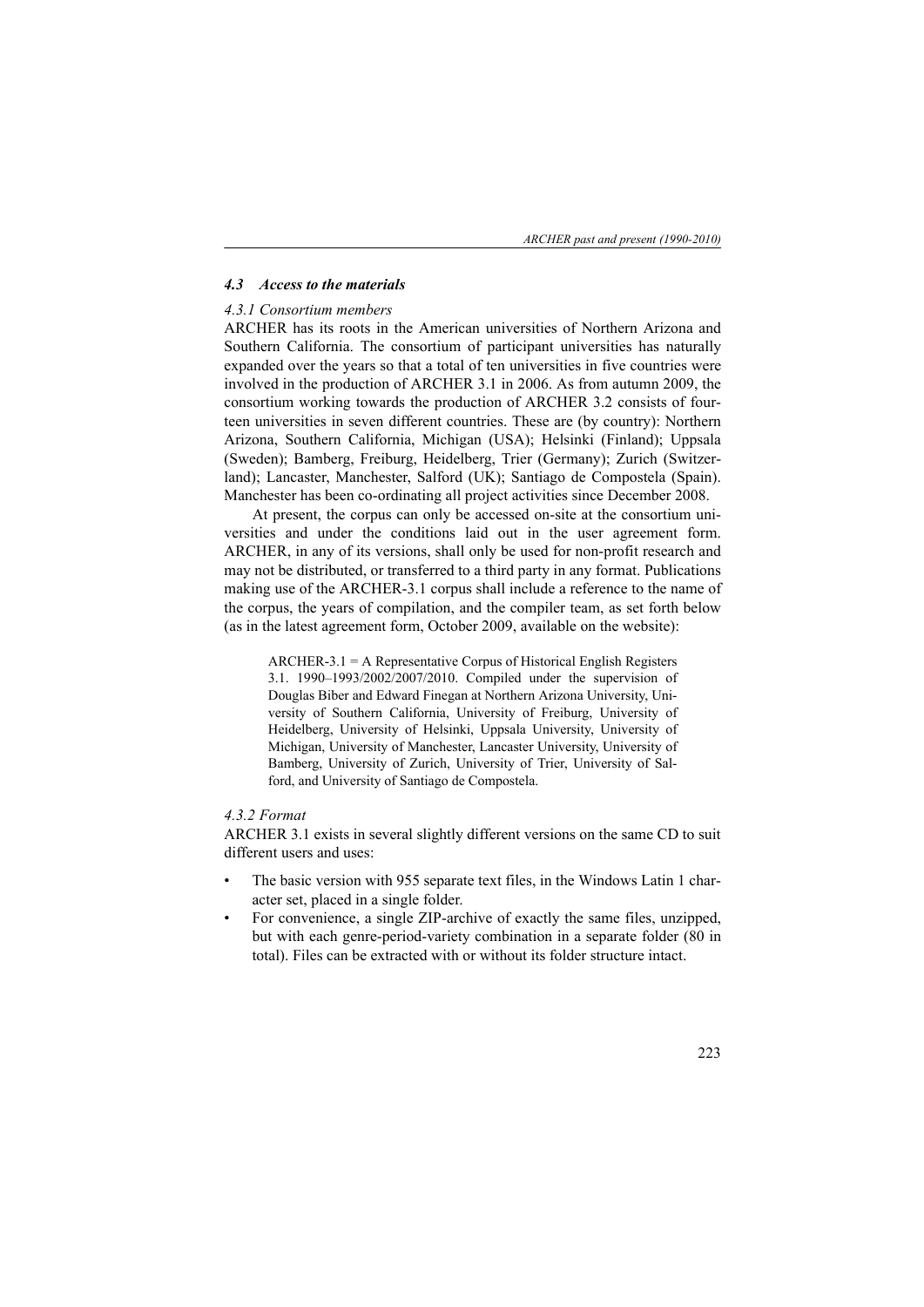- The whole of ARCHER 3.1 in a one-file version where each (very long) line is a single file of the basic version, but with that file's header reduced to filename only. The file is compressed in a ZIP archive.
- An alternative version with only 7-bit ASCII characters used, containing HTML-like entities such as *&auml*; *&eacute*; *&pound*; instead of single characters for accented letters, pound, etc. This is otherwise identical to the main set and the word counts have not been altered for it. These files – 169 files differ – are stored in a ZIP archive.

All files in ARCHER 3.1 have been date-stamped as 31 July 2006 03:10 to allow subsequent changes to show up easily in directory listings. The texts can be opened and read with any text editor, e.g. Microsoft Word, Wordpad, Notepad, Notepad++, etc., and they can be easily searched with concordance programs such as MonoConc, Wordsmith.

ARCHER 3.1 is neither tagged nor parsed, which implies that searches must be based on words, or parts/combinations thereof. A tagged version of the ARCHER-1 corpus does exist and has been extensively used in Biber and others' multi-dimensional factor analyses. The texts were tagged for grammatical/ functional categories in three stages: firstly, by pre-editing the samples to replace dialect and non-standard spellings; secondly, automatically on a DOSbased computer using a combination probabilistic/rule-based tagger developed at Northern Arizona University (based on large online dictionary data, probabilities derived from the tagged LOB and Brown Corpora, and idiom lists); and thirdly, by checking selected words against an interactive post-editor which includes ambiguous and non-dictionary entries (see Biber 2001: 94–95). This tagged version can be accessed on request, should anyone be interested in the old version files. It is intended that the forthcoming ARCHER 3.2 will be morphologically tagged with the CLAWS8 tagset.

### *4.3.3 Documentation*

As mentioned earlier in this paper, one of the added values of the project resulting in ARCHER 3.1 was the thorough elaboration of the corpus documentation (since 2005), including:

- detailed tables displaying the number of files and words per period, genre and variety;
- a complete file list, including mapping to/from filenames used in previous versions, sortable by many criteria;
- a complete word list, with frequencies;
- a PERL script for counting words;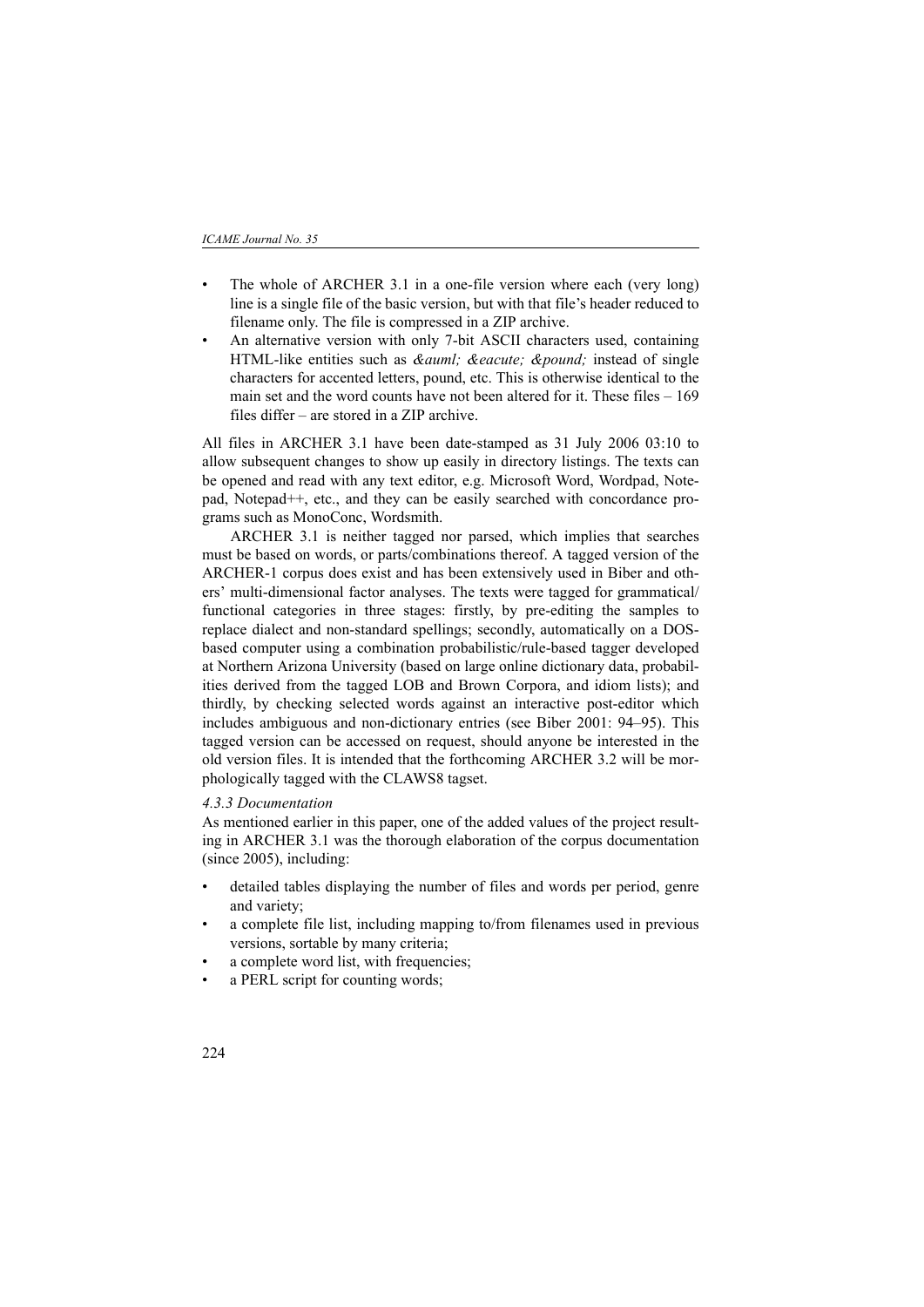- a list of non-ASCII characters and how they are coded;
- the user agreement form.

At Manchester we maintain a website offering background information about the project stages, as well as a comprehensive bibliographic database with information for each and every file in ARCHER – earlier, current and forthcoming versions. The database exists in FileMaker Pro format, but data can be exported to Excel. The present design consists of 30 subfields, thematically grouped as indicated below.

- 1. Filename
	- a. as in ARCHER 3.1, following the new protocol nnnnabcd.gpv
	- b. old filename, as in ARCHER-1 and/or ARCHER-2
	- c. old filename from the sample header, as in ARCHER-1 and/or ARCHER-2 (not always the same as (1b))
- 2. Genre
- 3. Date
	- a. Period, 50-year division
	- b. Year
- 4. Variety
- 5. Extension
	- a. as in ARCHER 3.1, following the new protocol nnnnabcd.gpv
	- b. old extension, as in the original ARCHER-1 and/or ARCHER-2
- 6. Author
	- a. Name
	- b. Gender
- 7. Source
	- a. Title of the sample text, if any
	- b. Full reference of the edition consulted
- 8. Header
	- a. Header: further bibliographic information provided by the compiler
	- b. Header extras: further annotations by the compiler, e.g. about footnotes
	- c. Spelling: notes by the compiler concerning spelling and/or italics; also
		- mark-up issues related to dialogue in drama and fiction; notes on dialect
- 9. Word counts
	- a. as in ARCHER 3.1, from our PERL script (2006)
		- For ARCHER-1 and ARCHER-2 text files only:
	- b. as in 2005, from a PERL script run at Manchester in preparation for ARCHER 3.1
	- c. as stated in the original sample texts or word lists, if any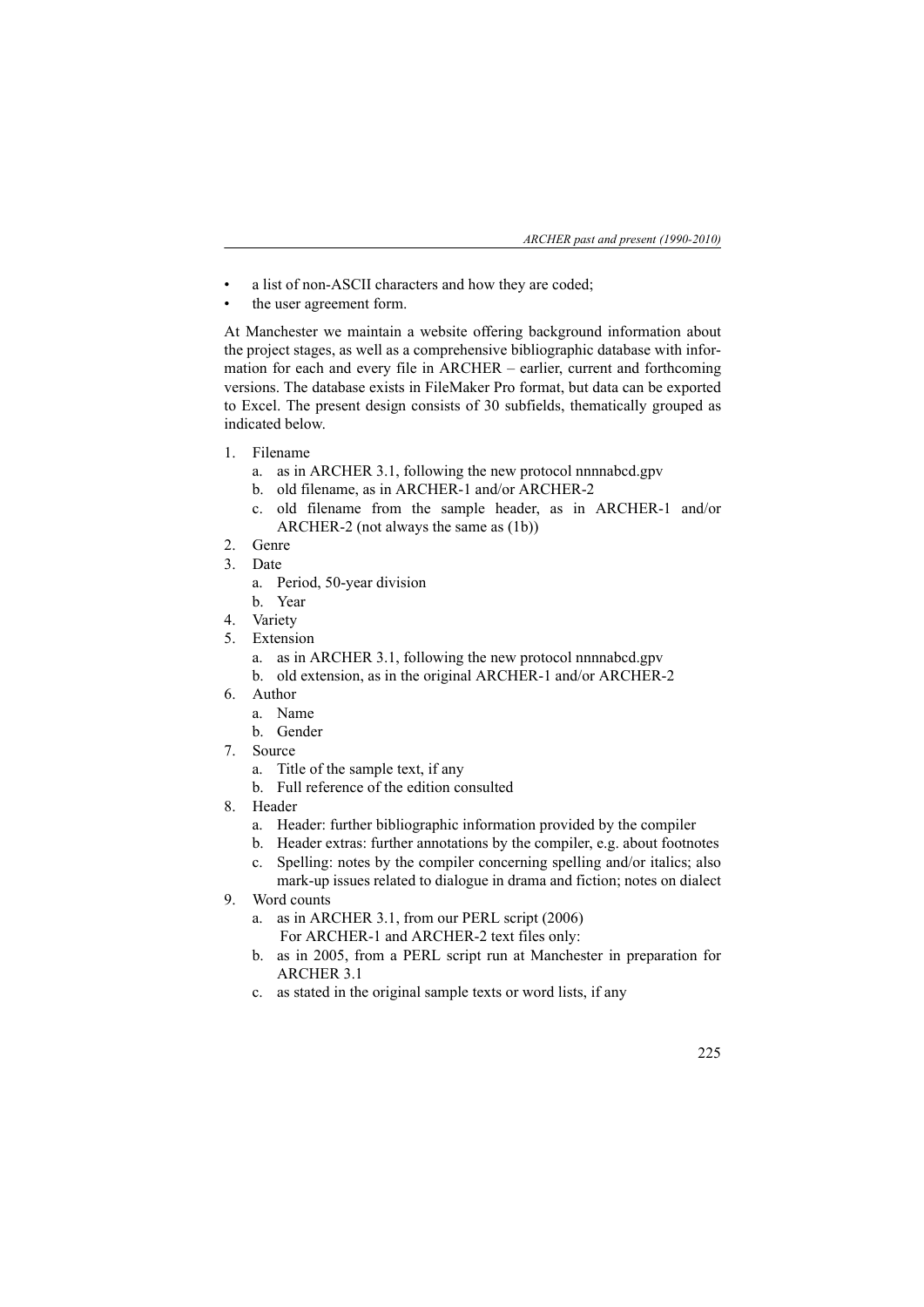- 10. Compilation
	- a. Version
	- b. Tagging
	- c. Bibliographic list provided by the compiler, if any
	- d. University
- 11. Notes
	- a. September 2005, on files from ARCHER-1 and ARCHER-2
	- b. April 2006, in preparation for ARCHER 3.1
	- c. July 2006, ARCHER 3.1
	- d. on ARCHER 3.2 (since 2009)
- 12. Other information, incomplete
	- a. addressee's name
	- b. addressee's gender
	- c. participants' relationship, to date only for British letters (1650–1899)

# *5 Outlook: Towards ARCHER 3.2*

At the time of writing this paper (October 2010), we are close to the end of the current three-year project period from January 2008 to December 2010. The output of this phase will be known as ARCHER 3.2, envisaged to be completed in 2011.

As with ARCHER 3.1, the rationale behind producing yet another version is to expand and enhance the corpus. As Rissanen (1989: 17) had pointed out, one way of avoiding the 'God's truth fallacy' is "to keep the corpus open-ended – to structure it in a way that makes improvement and supplementation easy and uncomplicated". Our main goals are:

- (i) to improve the accuracy of the texts and the genre classification by bringing in more periods and genres, and filling in gaps, especially of American English, to make the two main national varieties more comparable;
- (ii) to add morpho-syntactic tagging to allow more general linguistic queries than mere string searches.

ARCHER 3.2 will consist of all the files in ARCHER-3.1 plus subsequent materials compiled since 2006; it will also include those ARCHER-1 and ARCHER-2 files omitted from ARCHER 3.1. The diachronic and textual coverage of the corpus is gradually being expanded. The target size of the corpus is open and will depend on resources available to the parties involved. Our expectation is that ARCHER 3.2 will consist of eight periods, by pushing the time-span back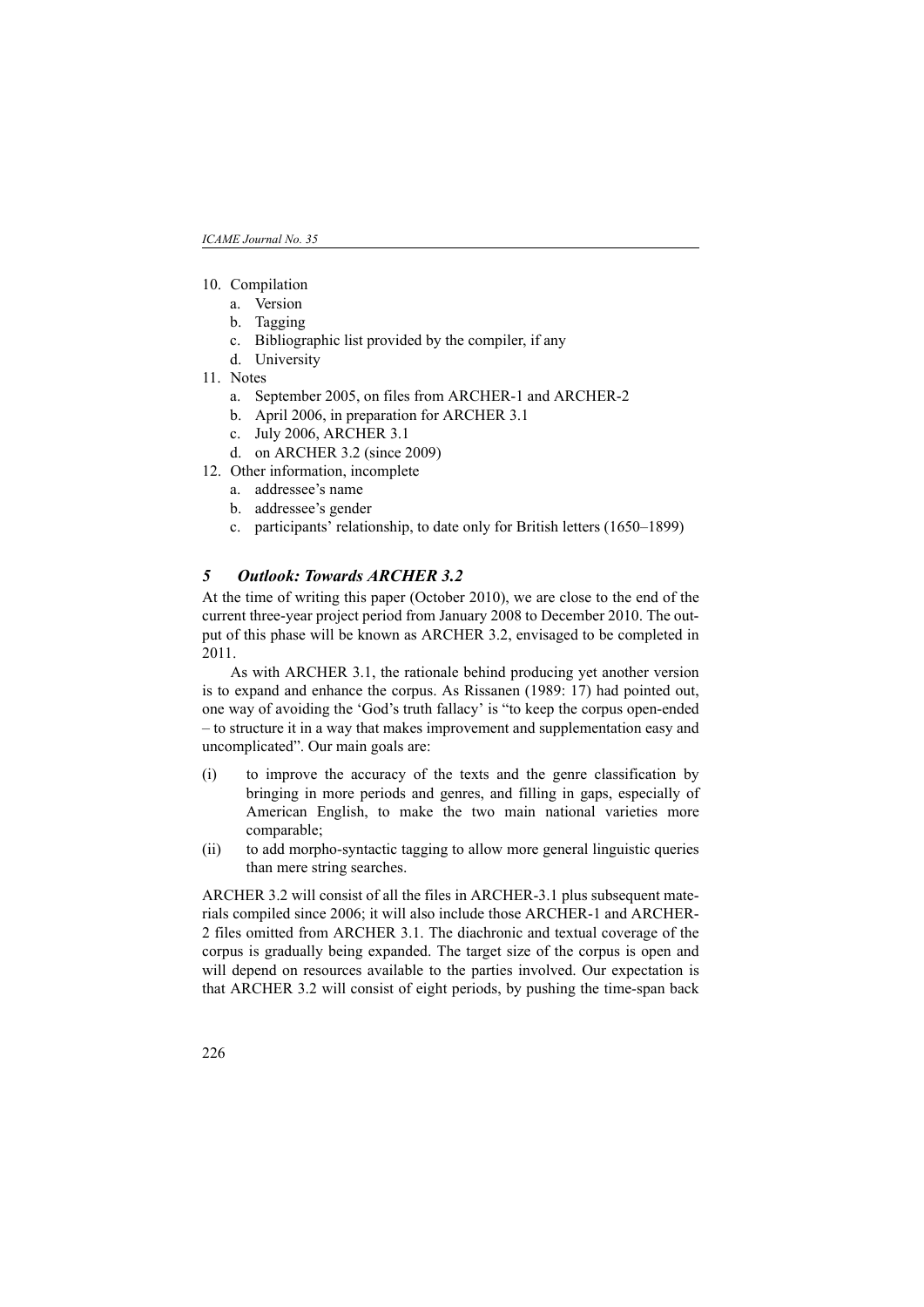to 1600–49, and eleven genres, by (a) rescuing the advertising genre from the American texts included in ARCHER-2 and completing the partially compiled British counterpart; (b) restoring legal texts from American files in ARCHER-1 and adding new British legal texts (cf. López-Couso and Méndez-Naya forthcoming); and (c) splitting the single category journals/diaries into two: journals  $(i)$  vs. diaries  $(v)$ .

Universities outside the UK are contributing new texts to help to fill the gaps in coverage in national varieties, genres and periods. New materials already to hand are British and American sermons (1750–1999), American letters and journals (1800–1849), American science texts (1800–1849, 1900– 1949), and British legal texts (1900–1999). This amounts to 112 brand new files and ca. 235,300 words: 55 from British English (ca. 116,000 words) and 57 from American English (ca. 119,400 words). There will shortly be added more British and American letters (1650–1799, 1750–1799, respectively), British advertising (1750–1999), British legal texts from earlier periods (1700–1899), and early British prose and drama (1600–1649). In addition, as hinted above, the so far combined genre journals/diaries will be re-organised as two separate genres, and existing texts will be assigned to the appropriate new categories. To date, British texts from 1650 to 1899 have already been dealt with.<sup>9</sup>

The three UK universities are working closely together on the revision and correction of files in preparation for a tagged version of the corpus. At Manchester we will improve the quality of the sample texts, since some of the older files contain uncorrected scanned text, while others have sporadic replacement of original spelling by modern spellings or even different words, with the original text in brackets. Newly submitted texts will be checked for compatibility with the coding guidelines, while the oldest, unreliable texts will be brought up to the standard of the rest of the corpus, for instance, by checking locally unavailable texts at the British Library. Lancaster and Salford will carry out the automatic phase of the tagging of the entire corpus, both existing texts and new additions. The tagger, CLAWS8, is broadly compatible with that used in the *British National Corpus*. The automated tagging and sentence boundary marking will be subjected to systematic manual post-editing to correct the inevitable small percentage of errors. A master-copy of the tagged corpus will be stored in a form which could easily be migrated to XML in the future. Lastly, ARCHER is essentially an original-spelling corpus, albeit mostly based on editions; a search facility that allows use of modern-spelling equivalents may be added, too.

To conclude, although yet a smallish corpus by modern standards, we believe the improvements in ARCHER 3.1 and the present phase of development towards ARCHER 3.2 will greatly increase the corpus utility for the study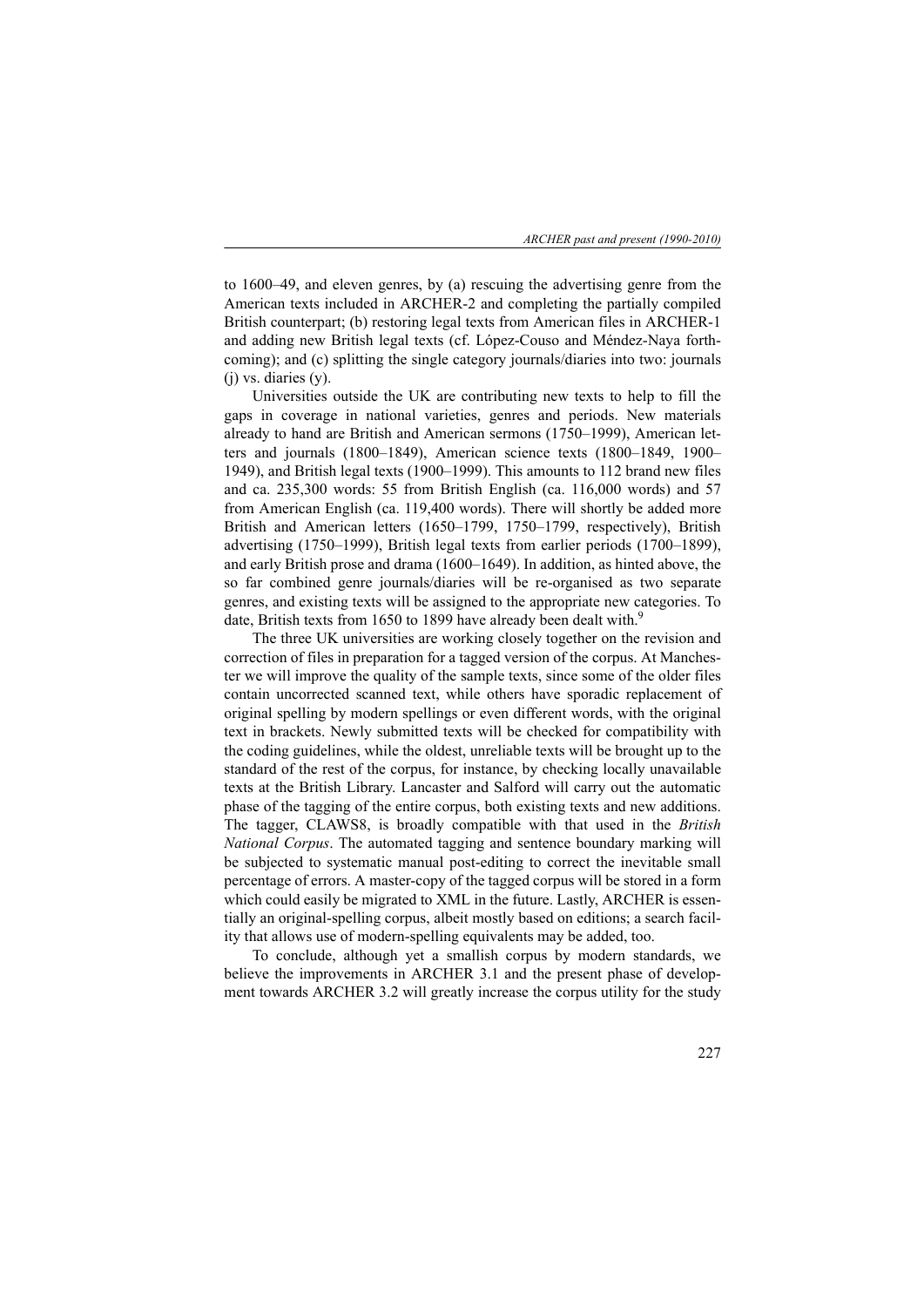of the history of the English language. The motive of the original compilers endures: "[i]t is our hope that ARCHER and corpora like it will foster the investigation of a wide array of questions that have remained uninvestigated or underinvestigated in the past" (Biber *et al.* 1994a: 13).

### *Acknowledgements*

Members of the ARCHER consortium would like to thank the various institutions which have financially or otherwise supported the development of ARCHER: National Science Foundation, Grant (BNS-9010893), Northern Arizona University / University of Southern California, 1990–93; *VARIENG*, the Centre of Excellence for the Study of Variation, Contacts and Change in English funded by the Academy of Finland at the University of Helsinki; Department of English at Uppsala University; British Academy Small Research Grant (SG-101087), The University of Manchester, 2010–11; Spanish Ministry for Science and Innovation and European Regional Development Fund (grant HUM2007- 60706) and the Autonomous Government of Galicia (grants 2008-047 and INCITE-08PXIB204016PR), University of Santiago de Compostela.

### *Notes*

- 1. I am most grateful to David Denison for his helpful suggestions while writing this paper. Sections 4.2, 4.3 and 5 in particular have been adapted from earlier documentation of the corpus by David Denison, Sebastian Hoffmann and Nadja Nesselhauf (July 2006).
- 2. As Biber *et al.* (1994a: 3, note 3) report, ARCHER was intended to comprise more written and speech-based registers, but, unfortunately, this was prevented by the lack of time and resources available then and later. The idea is not yet abandoned, though. For reference, the registers the original compilers had in mind are the following:

written categories: official government documents, general prose, nonfictional narrative (biography, history, travelogue, gossip/social);

speech-based categories: transcribed speech, monologue from public speeches, dialogues in parliamentary debate and town meetings, courtroom testimony.

3. On the value of small size corpora, see, in particular, Nurmi (2002); Hundt and Leech (forthcoming).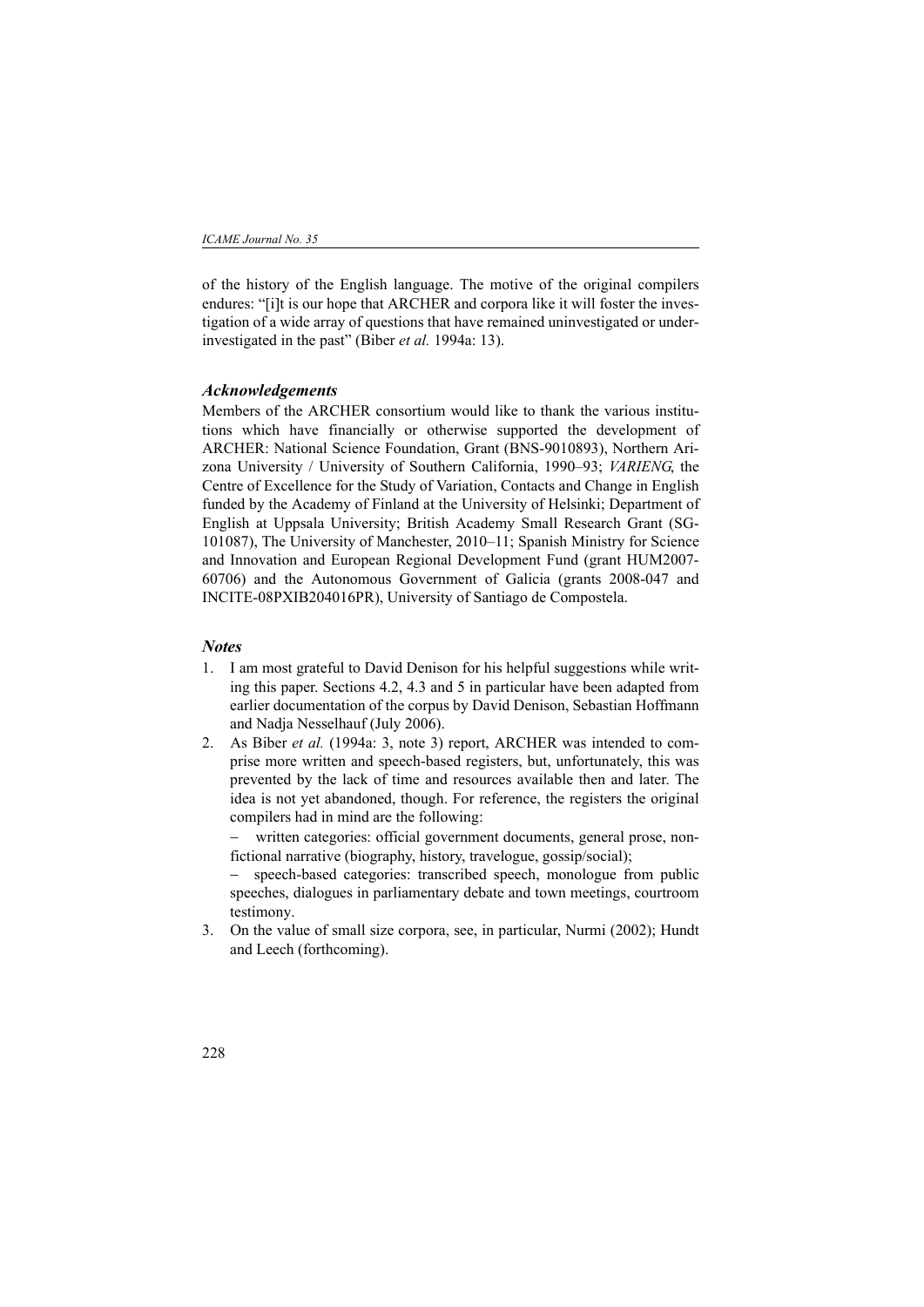- 4. A list of the different files in ARCHER-1a vs. ARCHER-1b can be obtained on request. The differences between ARCHER-1a and ARCHER-1 have not been tracked.
- 5. Although not included in ARCHER-2, British texts had originally been compiled in parallel to the American variety. The extant data consist of nearly 99,000 words (unevenly) distributed in 32 files for the time-span 1750–1999 (see further in Section 5).
- 6. Word counts for ARCHER-1 and ARCHER-2 are based on a PERL script run in 2005 at the University of Manchester, slightly different from the PERL script used for ARCHER 3.1 in 2006.
- 7. According to Biber *et al.* (1994a: 4, note 4), legal texts in periods 5 (1800– 49) and 8 (1900–49) were to be labelled with an extra 'A' in the extension (5A and 8A) in order to indicate their American origin, as these periods originally comprised British files only. However, the file extension of these files in the version of ARCHER-1 available at Manchester in 2005 was simply 5 and 8. This is indicated with an \* in Table 4.
- 8. Unfortunately, some filenames escaped revision at the time ARCHER 3.1 was completed and were only identified in subsequent revisions. These will be revised in the next version, ARCHER 3.2, and the errata will be duly made available.
- 9. Yáñez-Bouza (in prep.) will provide a detailed account of this split: criteria, procedure and contents of ARCHER before and after the redistribution of texts.

# *References*

*ARCHER* website. http://llc.stage.manchester.ac.uk/research/projects/archer/.

- Biber, Douglas. 1988. *Variation across speech and writing*. Cambridge: Cambridge University Press.
- Biber, Douglas. 1995. *Dimensions of register variation: A cross-linguistic comparison*. Cambridge: Cambridge University Press.
- Biber, Douglas. 2001. Dimensions of variation among eighteenth-century speech-based and written registers. In H-J. Diller and M. Görlach (eds.). *Towards a history of English as a history of genres*, 89–109. Heidelberg: Universitätsverlag C. Winter.
- Biber, Douglas. 2004. Modal use across registers and time. In A. Curzan and K. Emmons (eds.). *Studies in the history of the English language II. Unfolding conversations*, 188–216. Berlin and New York: Mouton de Gruyter.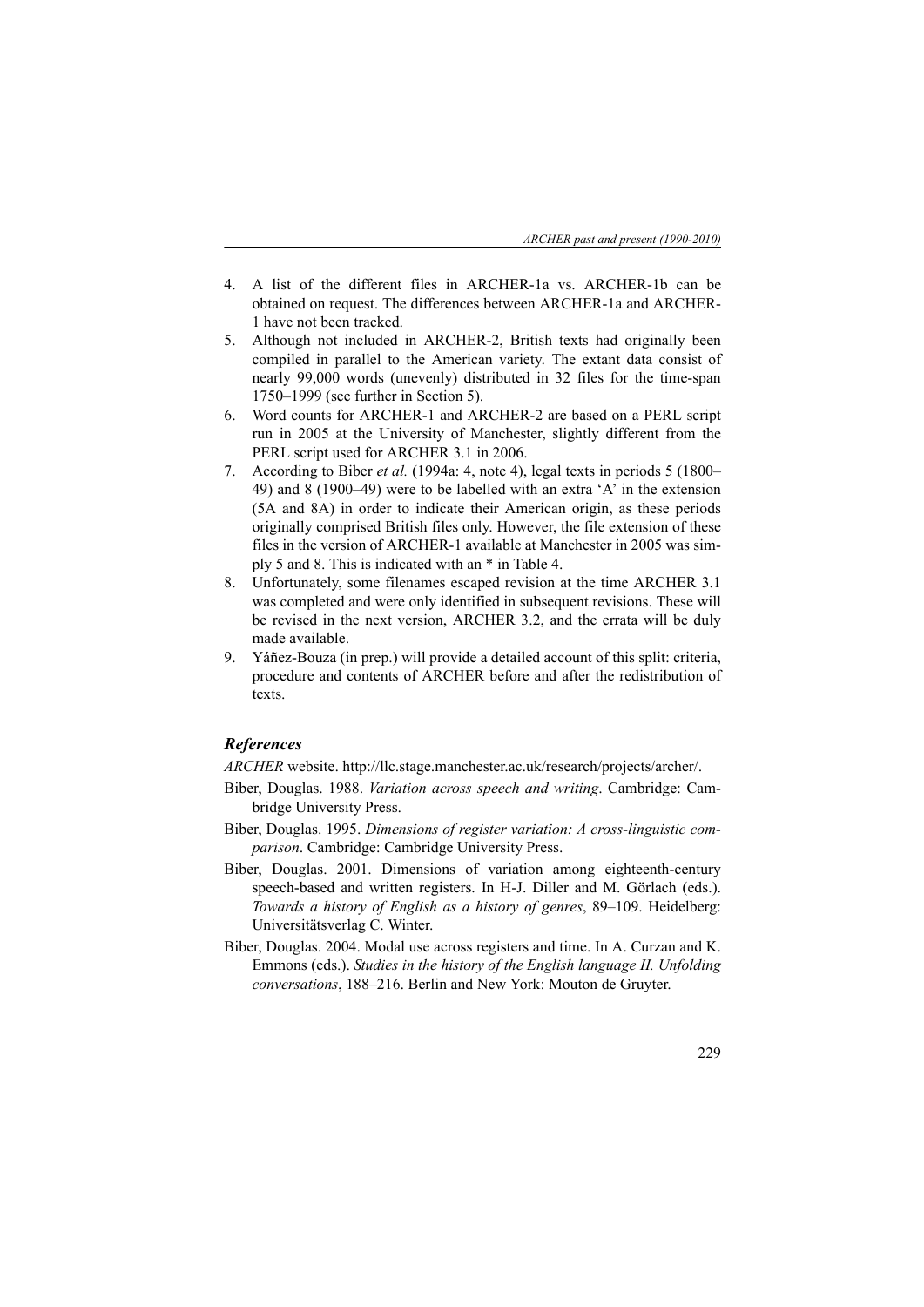- Biber, Douglas, Susan Conrad and Randi Reppen. 1998. *Corpus linguistics: Investigating language structure and use*. Cambridge: Cambridge University Press.
- Biber, Douglas and Edward Finegan. 1988. Drift in three English genres from the eighteenth to the twentieth centuries: A multidimensional approach. In M. Kytö, O. Ihalainen and M. Rissanen (eds.). *Corpus linguistics, hard and soft. Proceedings of the 8th International Conference on English Language Research on Computerized Corpora*, 83–101. Amsterdam: Rodopi.
- Biber, Douglas and Edward Finegan. 1989. Drift and the evolution of English style: A history of three genres. *Language* 65 (3): 487–517.
- Biber, Douglas and Edward Finegan. 1992. The linguistic evolution of five written and speech-based genres from the seventeenth to the twentieth centuries. In M. Rissanen, O. Ihalainen, T. Nevalainen and I. Taavitsainen (eds.). *History of Englishes: New methods and interpretations in historical linguistics*, 688–704. Berlin and New York: Mouton de Gruyter.
- Biber, Douglas and Edward Finegan. 1997. Diachronic relations among speechbased and written registers in English. In T. Nevalainen and L. Kahlas-Tarkka (eds.). *To explain the present: Studies in the changing English language in honour of Matti Rissanen*, 253–275. Helsinki: Société Néophilologique.
- Biber, Douglas, Edward Finegan and Dwight Atkinson. 1994a. *ARCHER* and its challenges: Compiling and exploring *A Representative Corpus of Historical English Registers*. In U. Fries, P. Schneider and G. Tottie (eds.). *Creating and using English language corpora. Papers from the 14th International Conference on English Language Research on Computerized Corpora, Zurich 1993*, 1–13. Amsterdam: Rodopi.
- Biber, Douglas, Edward Finegan, Dwight Atkinson, Ann Beck, Dennis Burges and Jena Burges. 1994b. The design and analysis of the *ARCHER* corpus: A progress report [*A Representative Corpus of Historical English Registers*]. In M. Kytö, M. Rissanen and S. Wright (eds.). *Corpora across the centuries: Proceedings of the First International Colloquium on English Diachronic Corpora, St Catharine's College Cambridge, 25–27 March 1993*, 3–6. Amsterdam and Atlanta: Rodopi.
- Finegan, Edward and Douglas Biber. 1995. *That* and *zero* complementisers in Late Modern English: Exploring *ARCHER* from 1650–1990. In B. Aarts and C. F. Meyer (eds.). *The verb in contemporary English*, 241–257. Cambridge: Cambridge University Press.
- Hickey, Raymond, Merja Kytö, Ian Lancashire and Matti Rissanen (eds.). 1997. *Tracing the trail of time. Proceedings from the Second Diachronic Corpora*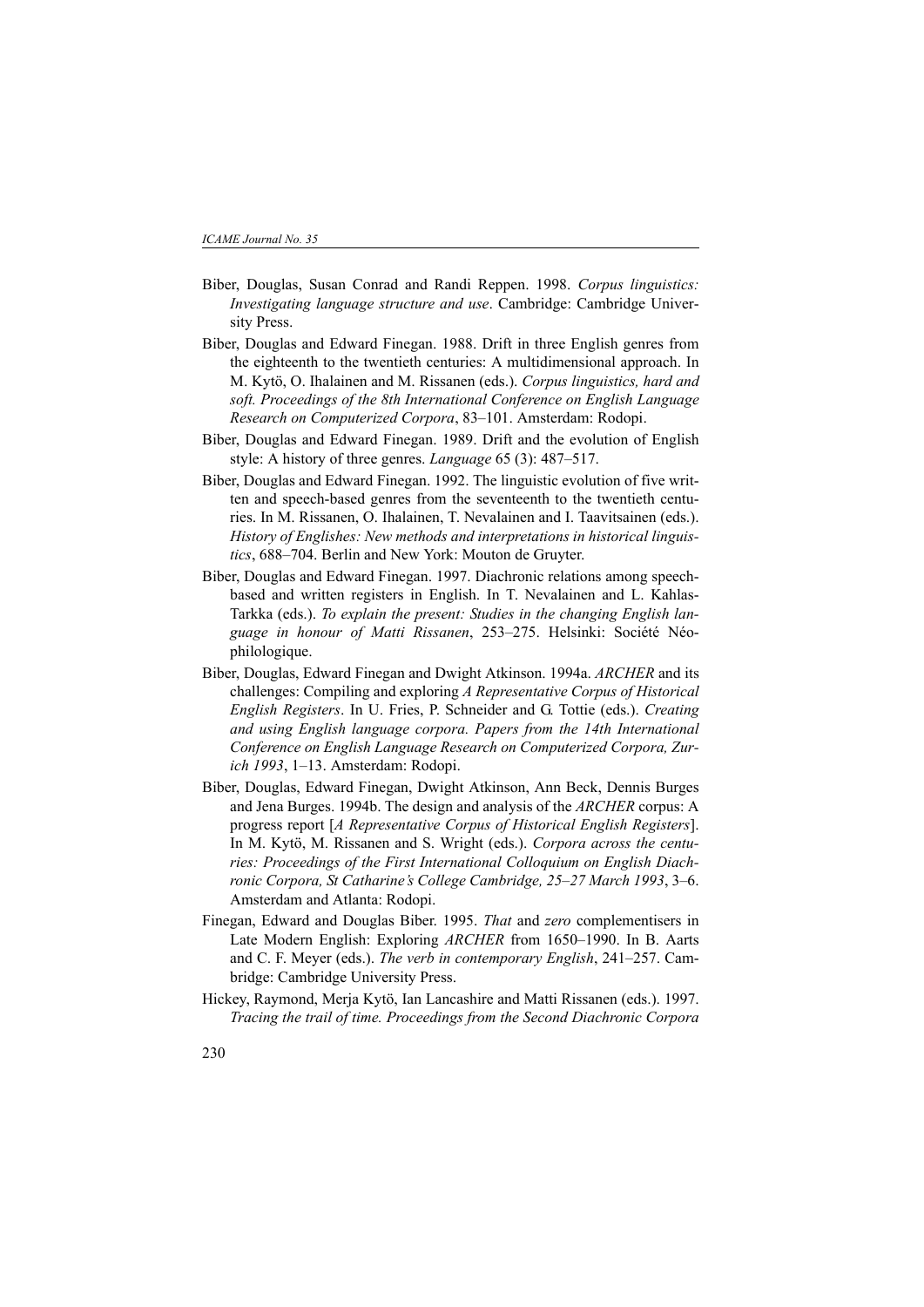*Workshop. New College, University of Toronto, May 1995*. Amsterdam and Atlanta: Rodopi.

- Hundt, Marianne and Geoffrey Leech. Forthcoming. Small is beautiful: On the value of standard reference corpora for observing recent grammatical change. In E. Traugott and T. Nevalainen (eds.). *Handbook on the history of English: Rethinking approaches to the history of English*. Oxford: Oxford University Press.
- Kytö, Merja and Matti Rissanen. 1993. General introduction. In M. Rissanen, M. Kytö and M. Palander-Collin (eds.). *Early English in the computer age: Explorations through the Helsinki Corpus*, 1–17. Berlin and New York: Mouton de Gruyter.
- Kytö, Merja and Matti Rissanen. 1995. English historical corpora: Report on developments in 1993–94. *ICAME Journal* 19: 145–158.
- Kytö, Merja, Matti Rissanen and Susan Wright (eds.). 1994. *Corpora across the centuries: Proceedings of the First International Colloquium on English Diachronic Corpora, St Catharine's College Cambridge, 25–27 March 1993*. Amsterdam and Atlanta GA: Rodopi.
- López-Couso, María José and Belén Méndez-Naya. Forthcoming. Compiling British English legal texts: A contribution to ARCHER. In N. Vázquez (ed.). *Creation and use of historical English corpora in Spain*. Newcastle upon Tyne: Cambridge Scholars Publishing.
- Nurmi, Arja. 2002. Does size matter? *The Corpus of Early English Correspondence* and its sampler. In H. Raumolin-Brunberg, M. Nevala, A. Nurmi and M. Rissanen (eds.). *Variation past and present. VARIENG studies on English for Terttu Nevalainen*, 173–184. Helsinki: Société Néophilologique.
- Rissanen, Matti. 1989. Three problems connected with the use of diachronic corpora. *ICAME Journal* 13: 16–19.
- Rissanen, Matti, Merja Kytö and Kirsi Heikkonen (eds.). 1997. *English in transition: Corpus-based studies in linguistic variation and genre styles*. Berlin and New York: Mouton de Gruyter.
- Rissanen, Matti, Merja Kytö and Minna Palander-Collin (eds.). 1993. *Early English in the computer age: Explorations through the Helsinki Corpus*. Berlin and New York: Mouton de Gruyter.
- Yáñez-Bouza, Nuria. In preparation. *Journals and diaries in ARCHER Revisited*.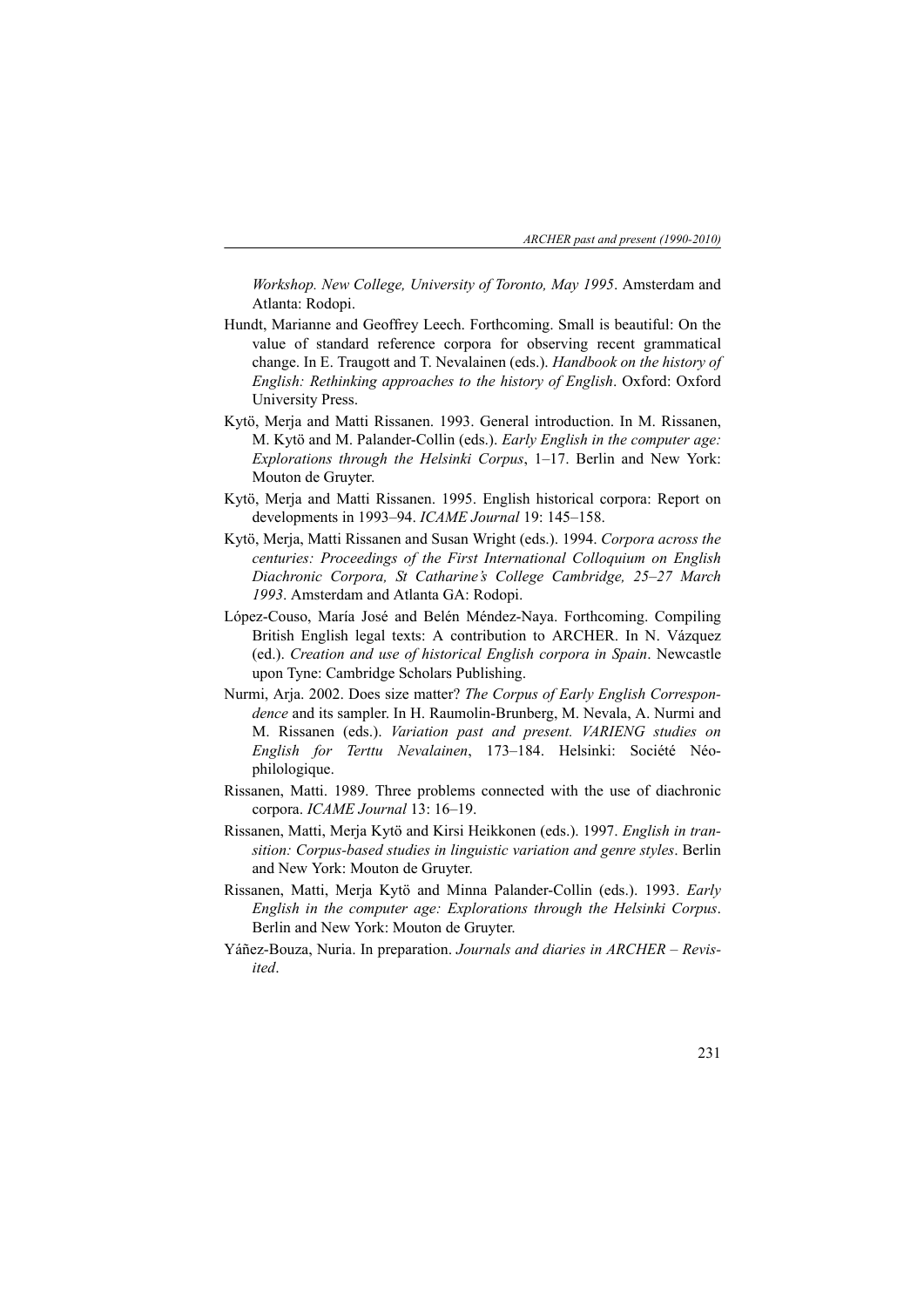| Totals                       |             | $\overline{\mathcal{S}}$<br>$25 \,$ | 163,964 | 102<br>57   | 13,699 | $\overline{\mathbf{S}}$<br>55 | 172,465 | Ż<br>$g_c^{\prime}$ | 202,917 | $\mathbf{z}$<br>gζ | 202,381 | \$<br>δć    | 187,820 | 56<br>$\frac{8}{2}$ | 196,424 | 664                     | 1,299,670     |
|------------------------------|-------------|-------------------------------------|---------|-------------|--------|-------------------------------|---------|---------------------|---------|--------------------|---------|-------------|---------|---------------------|---------|-------------------------|---------------|
| Xierrers                     |             |                                     | 12.681  |             | 16,417 |                               | 12.496  |                     | 14,056  |                    | 10.732  |             | 12.410  |                     | 11,292  | $\frac{3}{2}$           | 90,084        |
| S <sub>rience</sub>          |             | S                                   | 20.359  | $\tilde{z}$ | 20,785 | Ξ                             | 20,577  | ξ                   | 20,992  | S                  | 21,748  | $\tilde{z}$ | 21,380  | Ξ                   | 21,353  | S.                      | 147,194       |
| ر<br>ح                       |             | ž                                   | 24,430  | Ξ           | 21,631 | Ξ                             | 25.867  | Ξ                   | 22,790  | Ξ                  | 23.029  | Ξ           | 21,914  | Ξ                   | 24,041  | ≂                       | 163,702       |
| Medicine                     |             | S                                   | 7,526   | Ξ           | 16.754 | S                             | 6.603   | Ξ                   | 26.101  | ă                  | 31,931  | Ξ           | 20,214  | S                   | 18.198  | 2                       | 127,327       |
| $L_{\rm gal}$                |             |                                     |         |             |        |                               |         |                     |         |                    |         |             |         |                     |         |                         |               |
| Jour&Diary                   |             | Ξ                                   | 21.393  | Ξ           | 21,464 | Ξ                             | 21,860  | Ξ                   | 21,776  | Ξ                  | 22,706  | ξ           | 22.084  | Ξ                   | 22,248  | R                       | 153,531       |
| $\mathbf{H}_{\text{germon}}$ |             | Î'n,                                | 11.152  | h           | 10.669 | m,                            | 11,078  |                     | 11,097  | m                  | 10.959  | ŋ           | 10.579  | m,                  | 10,198  | $\overline{\mathbf{3}}$ | 75,732        |
| $\Gamma_{\rm{iction}}$       |             | Ξ                                   | 37.274  | ≒           | 43,584 | ≍                             | 50.069  | 2                   | 56.835  | ≈                  | 48,222  | ž           | 52,318  | 2                   | 61,485  | S.                      | 349,787       |
| $D_{\rm cross}$              |             | É                                   | 29,149  | Ò,          | 22.395 | Ò,                            | 23,915  | ξ                   | 29,270  | ξ                  | 33.054  | Ξ           | 26,921  | ミ                   | 27,609  | R                       | 192,313       |
| Adverts                      |             |                                     |         |             |        |                               |         |                     |         |                    |         |             |         |                     |         |                         |               |
|                              |             | $\sim$                              |         | ò           |        | 4                             |         | Ÿ,                  |         | ÷                  |         | r.          |         | ∞                   |         |                         |               |
|                              | $1600 - 49$ | 1650-99                             |         | 1700-49     |        | 1750-99                       |         | (64.0081)           |         | 1850-99            |         | 1900-49     |         | 1950-00             |         | T files                 | <b>Twords</b> |

ARCHER-1 number of files and words in each category (version ARCHER-1b)

Appendix

**ARCHER-1 British** 

# *ICAME Journal No. 35*

232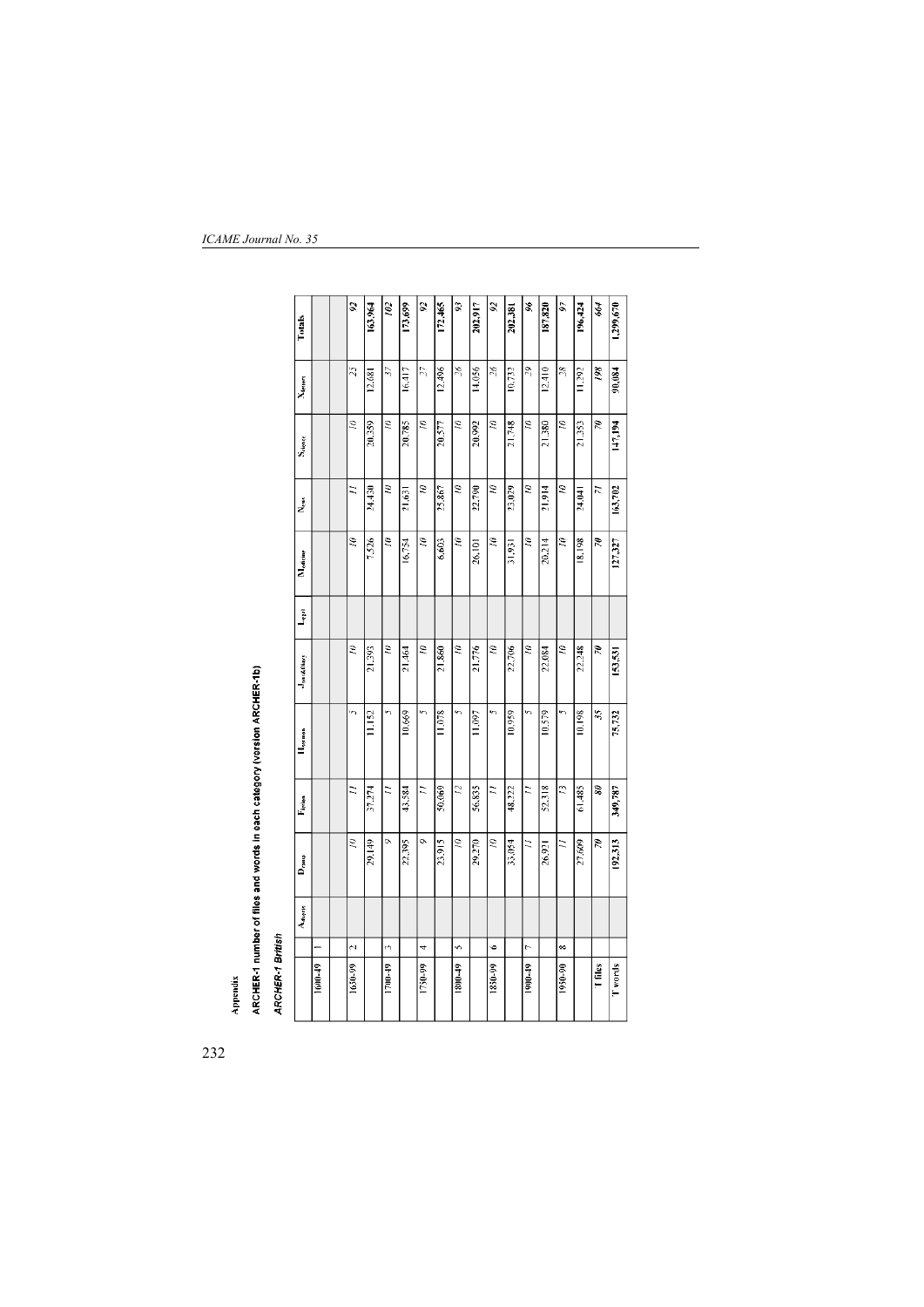| Totals                        |         |         |         | 84      | 167,203 | $\ddot{z}$ | 32,987 | 3       | 180,998 | $\ddot{=}$ | 21,442 | X       | 191,411 | 298        | 594,041 |                                               |
|-------------------------------|---------|---------|---------|---------|---------|------------|--------|---------|---------|------------|--------|---------|---------|------------|---------|-----------------------------------------------|
| <b>News</b>                   |         |         |         | Ę       | 14,058  |            |        | X       | 11.239  |            |        | R       | 14,073  | S          | 39,370  |                                               |
| $S_{\rm demec}$               |         |         |         |         |         |            |        |         |         |            |        |         |         |            |         |                                               |
| ż                             |         |         |         | g       | 22,230  |            |        | g       | 21,887  |            |        | ĝ       | 26,044  | L          | 70,161  |                                               |
| $M_{\rm stellar}$             |         |         |         |         |         |            |        | g       | 20,438  |            |        | ŝ       | 22.559  | 20         | 42,997  |                                               |
| $\bar{\vec{J}}$               |         |         |         | 2       | 39,396  | 2          | 32,987 | g       | 28,362  | Ξ          | 21,442 | 2       | 25,319  | 57         | 147,506 |                                               |
| J <sub>oin</sub> sbiary       |         |         |         | ĝ       | 22,119  |            |        | ξ       | 22,551  |            |        | É,      | 22,157  | S.         | 66,827  |                                               |
| $\mathbf{H}_{\text{setflow}}$ |         |         |         | i,      | 10,994  |            |        | ŵ,      | 10,750  |            |        | ŵ,      | 10,430  | 5          | 32,174  |                                               |
| $\Gamma_{\rm lcdon}$          |         |         |         | E       | 42,424  |            |        | ξ       | 39,505  |            |        | g       | 44,058  | $\ddot{ }$ | 125,987 |                                               |
|                               |         |         |         | ĥ,      | 15,982  |            |        | 20      | 26,266  |            |        | ž,      | 26,771  | $\ddot{z}$ | 60,019  |                                               |
| <b>Adverts</b>                |         |         |         |         |         |            |        |         |         |            |        |         |         |            |         |                                               |
|                               |         | $\sim$  | m       |         |         | v,         |        | Ó       |         | è          |        | œ       |         |            |         |                                               |
|                               | 1600-49 | 1650-99 | 1700-49 | 1750-99 |         | 1800.49    |        | 1850-99 |         | 1900-49    |        | 1950.90 |         | T files    | T words | $\triangle$ RCHER-th. Cread total files = 967 |

*ARCHER past and present (1990-2010)*

**ARCHER-1 American** 

ARCHER-Ib, Grand total files = 962<br>ARCHER-Ib, Grand total words = 1,893,711

233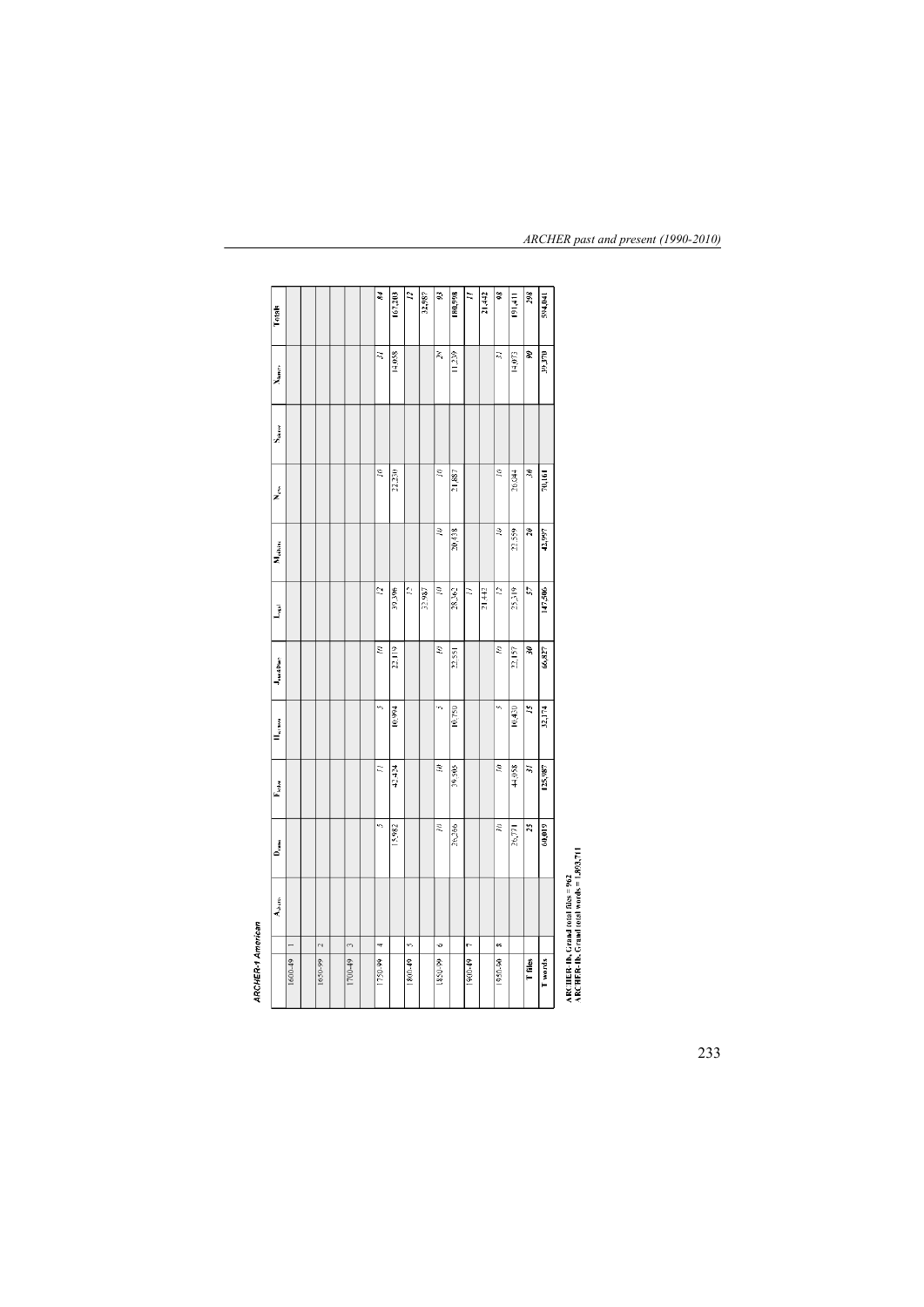| ã<br>Ś,<br>Ż<br>39,218<br>30,551<br>30,551<br>$D_{\text{mean}}$<br>$\ddot{\phantom{1}}$<br>9,125<br>2.821<br>Adverts<br>n<br>4<br>T files<br>T words<br>180049<br>1600-49<br>1750-99 | Š,<br>2<br>Ξ<br>32.723<br>32,723<br>$F_{\rm intra}$ | $H_{\kappa r}$ mon | <b>Journal</b> | j |                |                       |                       |                    | $\tilde{\mathcal{E}}$       |
|--------------------------------------------------------------------------------------------------------------------------------------------------------------------------------------|-----------------------------------------------------|--------------------|----------------|---|----------------|-----------------------|-----------------------|--------------------|-----------------------------|
|                                                                                                                                                                                      |                                                     |                    |                |   |                |                       |                       |                    |                             |
|                                                                                                                                                                                      |                                                     |                    |                |   |                |                       |                       |                    | 63,274                      |
| <b>ARCHER-2 American</b>                                                                                                                                                             |                                                     |                    |                |   |                |                       |                       |                    | $\tilde{\mathbf{z}}$        |
|                                                                                                                                                                                      |                                                     |                    |                |   |                |                       |                       |                    | 63,274                      |
|                                                                                                                                                                                      |                                                     |                    |                |   |                |                       |                       |                    |                             |
|                                                                                                                                                                                      |                                                     |                    |                |   | $M_{\rm cdim}$ | X.                    | $S_{\text{transfer}}$ | X <sub>ktren</sub> | Totals                      |
|                                                                                                                                                                                      |                                                     |                    |                |   |                |                       |                       |                    | m                           |
|                                                                                                                                                                                      |                                                     |                    |                |   |                |                       |                       |                    | 9,125                       |
|                                                                                                                                                                                      |                                                     |                    |                |   |                | Ξ                     |                       |                    | $\tilde{\mathbf{z}}$        |
|                                                                                                                                                                                      | 44,681                                              |                    |                |   |                | 37.084                |                       |                    | 123,804                     |
| œ<br>¢<br>1850-99                                                                                                                                                                    |                                                     |                    |                |   |                |                       |                       |                    | œ                           |
| 24,481                                                                                                                                                                               |                                                     |                    |                |   |                |                       |                       |                    | 24,481                      |
| $\tilde{z}$<br>Ξ<br>r,<br>1900-49                                                                                                                                                    | $\tilde{z}$                                         |                    |                |   |                | $\epsilon$            |                       |                    | ø                           |
| 44,503<br>30.461                                                                                                                                                                     | 53,399                                              |                    |                |   |                | 15,482                |                       |                    | 143,845                     |
| ś<br>∞<br>1950-90                                                                                                                                                                    |                                                     |                    |                |   |                |                       |                       |                    | $\tilde{z}$                 |
| 29,567                                                                                                                                                                               |                                                     |                    |                |   |                |                       |                       |                    | 29,567                      |
| $\tilde{\mathcal{E}}$<br>$\ddot{3}$<br>T files                                                                                                                                       | 20                                                  |                    |                |   |                | $\tilde{\mathcal{E}}$ |                       |                    | $\overline{\boldsymbol{z}}$ |
| 83,721<br>96,455<br>Twords                                                                                                                                                           | 98,080                                              |                    |                |   |                | 52,566                |                       |                    | 330,822                     |

*ICAME Journal No. 35*

234

ARCHER-2 number of "new" files and words in each category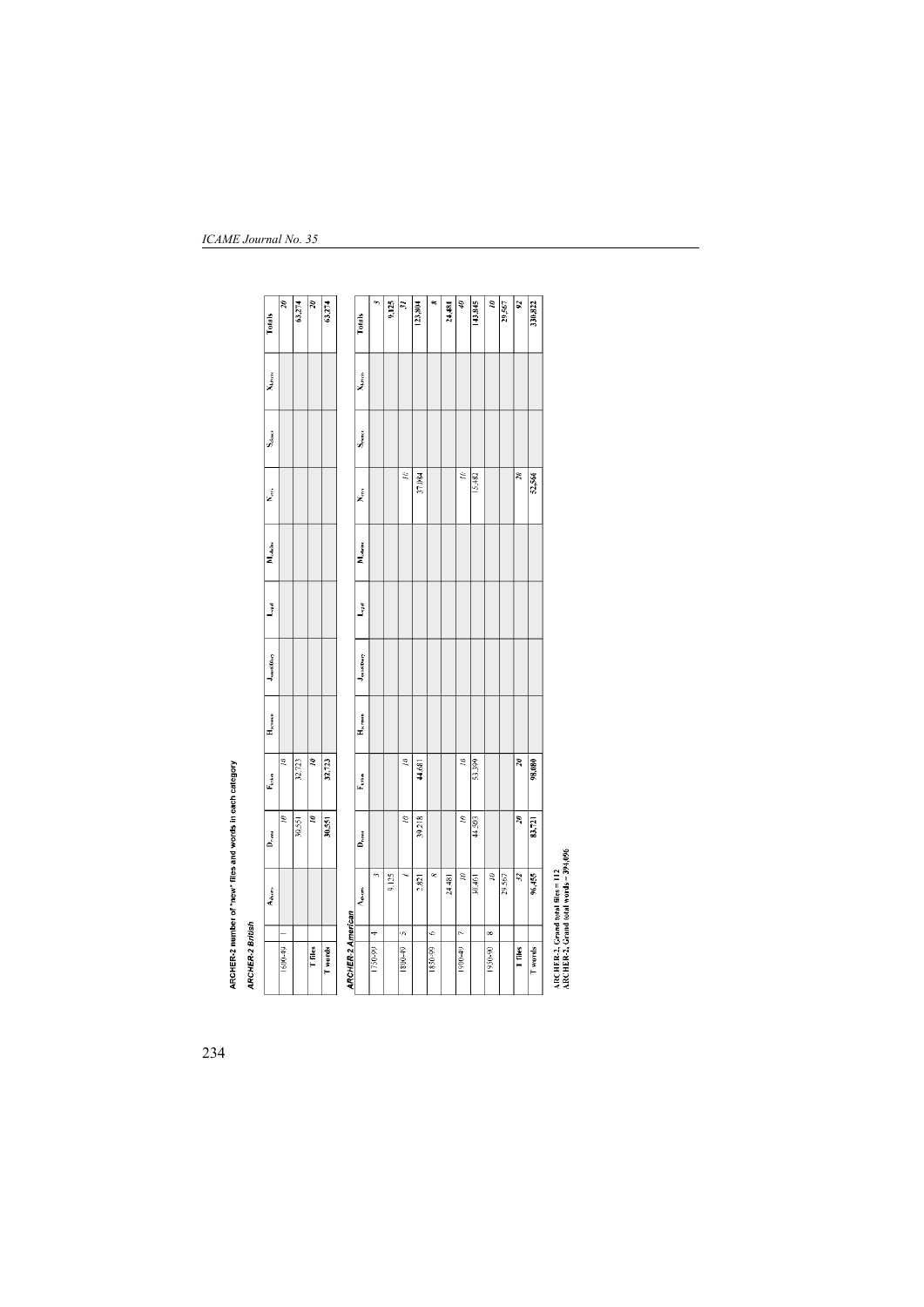| Totals                 |         | 102     | 180,189        | X      | 177,726 | $\tilde{\mathcal{E}}$ | 178.675 | ε       | 180,793 | ã         | 181,026 | Ç,      | 176,907 | 56      | 138,241 | 674   | 1,253,357 |
|------------------------|---------|---------|----------------|--------|---------|-----------------------|---------|---------|---------|-----------|---------|---------|---------|---------|---------|-------|-----------|
| Alettery               |         | 25      | 12.659         | ž\$    | 12,093  | $\tilde{\mathcal{E}}$ | 12,091  | ż,      | 12,576  | $\lambda$ | 10.703  | ž,      | 13.434  | ž,      | 11,259  | 187   | 83,817    |
| Driener                |         | Ξ       | 21,441         | ξ      | 20,780  | ξ                     | 20,565  | ξ       | 20,994  | ξ         | 21,715  | ξ       | 21,337  | ξ       | 21,308  | s.    | 148.140   |
| ż                      |         | ξ       | 22,292         | ξ      | 21,642  | Ξ                     | 23,087  | ξ       | 22,903  | ξ         | 23,066  | 3       | 21,975  | ξ       | 22,920  | R.    | 157,855   |
| Medicine               |         | 闷       | $\frac{1}{25}$ | Ĩ,     | 21,936  | ξ                     | 21,003  | ξ       | 20,278  | ξ         | 22.143  | ξ       | 20,204  | Q       | 20,794  | æ     | 149,475   |
| L <sub>ene</sub> d     |         |         |                |        |         |                       |         |         |         |           |         |         |         |         |         |       |           |
| <b>Jean &amp; Diam</b> |         | Ξ       | 21,374         | Ξ      | 21,443  | Ξ                     | 21,843  | Ξ       | 21.740  | Ξ         | 22,686  | Ξ       | 22,066  | Ξ       | 22.225  | S,    | 153,377   |
| $H_{\rm vermon}$       |         | v,      | serill         | è,     | 10,064  | ÷,                    | 11,068  |         | 11,089  | ŵ,        | 10,953  | ÷,      | 10,569  |         | 10,190  | 55    | 75,679    |
| F <sub>ict</sub>       |         | Ξ       | 41.512         | Ξ      | 44,021  | ξ                     | 45,056  | Ż       | 44,946  | ξ         | 43.289  | ŝ       | 45,274  | Ξ       | 45,095  | 22    | 309,193   |
| $D_{\text{trans}}$     |         | ξ       | 26,648         | Ξ      | 25,177  | ξ                     | 23,962  | Ξ       | 26,267  | Ξ         | 26,469  | Ξ       | 23,048  | Ξ       | 24,450  | Ľ,    | 176,021   |
| Adverts                |         |         |                |        |         |                       |         |         |         |           |         |         |         |         |         |       |           |
|                        |         | $\sim$  |                | će,    |         |                       |         | ķ,      |         | ¢         |         | ŗ.      |         | 80      |         |       |           |
|                        | 1600-49 | 1650-99 |                | 170049 |         | 1750-99               |         | 1800-49 |         | 1850-99   |         | 1900-49 |         | 1950-99 |         | T Mes | Twords    |

# ARCHER 3.1 number of files and words in each category<br>ARCHER 3.1 British

*ARCHER past and present (1990-2010)*

235